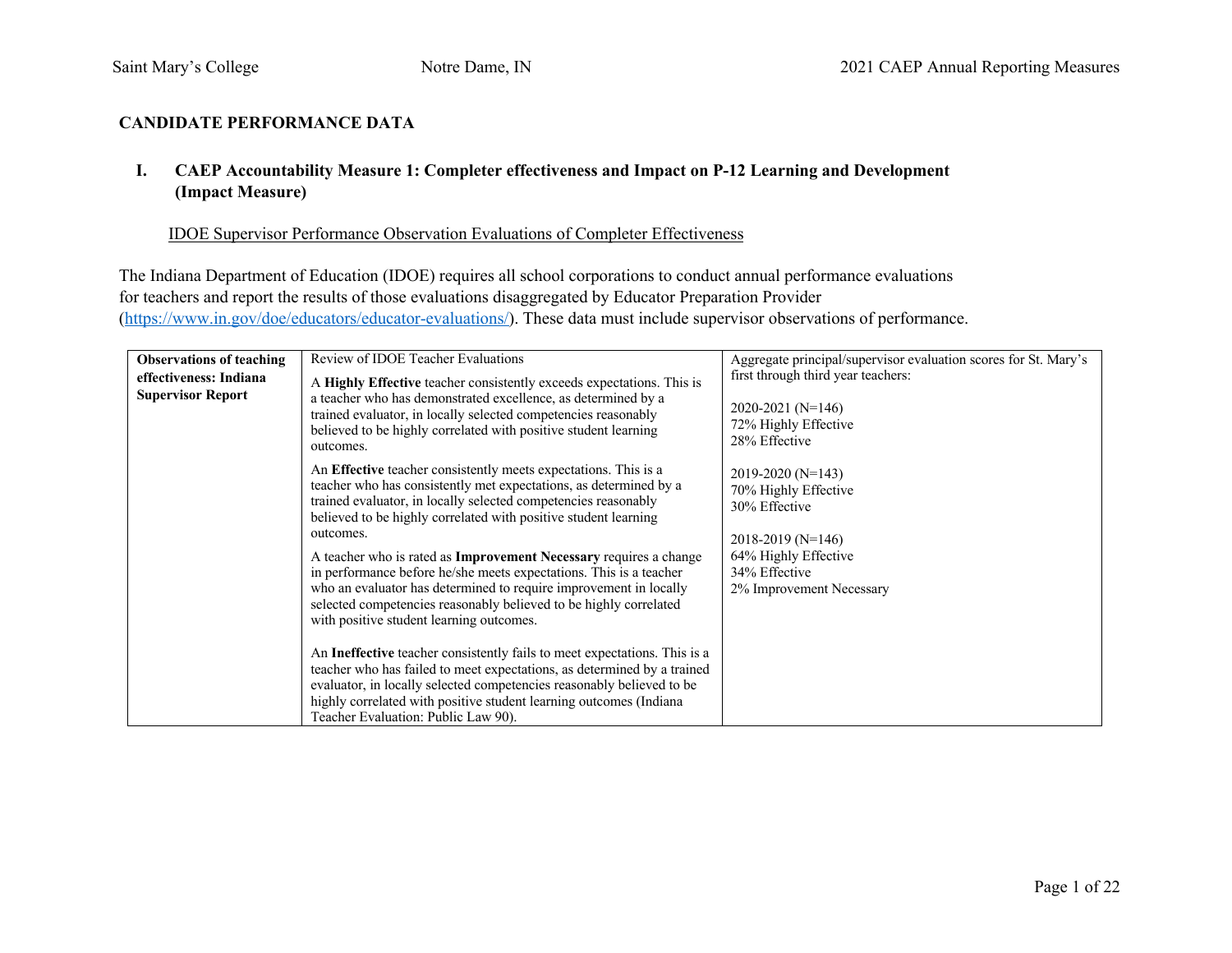# Completer Impact Research

In accordance with the CAEP's 2021 guidelines on assessing impact measures (*2021 EPP Annual Accreditation Report [Annual Report]Technical Guide*, we will no longer be using the *Indiana Supervisor Report* (see above) as a measure of Graduates' Impact on P-12 Learning. As of 2020 IDOE regulations make optional student achievement (i.e., teacher impact) as a measure in the *Indiana Supervisor Report (https://www.in.gov/doe/files/hea-1002-guidance.pdf)*.

| <b>Impact on P-12 student</b> | Research designed to measure our Graduates'        | Candidates were undergraduates enrolled in the course<br>Literacy Strategies and Classroom Management in           |
|-------------------------------|----------------------------------------------------|--------------------------------------------------------------------------------------------------------------------|
| learning/development          | Impact on P-12 Learning are currently under        | Middle/High School. All candidates completed a six-item                                                            |
|                               | development: SMC EDU Measurement of                | quiz on classroom management. Five items were two-                                                                 |
|                               | Graduates' Impact on P-12 Learning Proposal.       | choice (true/false) and one was an open-ended short                                                                |
|                               | This proposal for a research paradigm is           | answer question on Active Supervision. Each item was                                                               |
|                               | presented in Appendix A of this document.          | worth two points to allow for partial credit on the short                                                          |
|                               | Because of the increased demands on teachers'      | answer item. Maximum total score was 12. The same quiz                                                             |
|                               | preparation requirements to accommodate in-        | was completed electronically prior to and following                                                                |
|                               | person and online instruction, we were unable to   | instruction $(N=12)$ using Google Forms. The delay                                                                 |
|                               | implement this research project with recent        | between Test 1 (pretest) and Test 2 (posttest) was one<br>week. The impact of instruction was determined by growth |
|                               | graduates during the 2021-2022 academic year.      | in scores from Test 1 to Test 2. Percentage correct were as                                                        |
|                               | In lieu of the planned data collection, we piloted | follows:                                                                                                           |
|                               | the pretest-posttest research methodology with     |                                                                                                                    |
|                               | candidates in our elementary and secondary         | Test 1: Average=6.27, Percent Correct=52.27                                                                        |
|                               | programs to identify any difficulties with the     | Test 2: Average=10.27, Percent Correct=85.61                                                                       |
|                               | methodology as well as any logistical challenges.  | Percentage Growth from Test 1 to Test 2=68.85                                                                      |
|                               | We plan to implement similar measures with         |                                                                                                                    |
|                               | appropriate content measures during the 2022-      | All candidates showed growth from Test 1 to Test 2; no                                                             |
|                               | 2023 academic year with the intent of providing    | candidates demonstrated decline between Test 1 and Test                                                            |
|                               | initial data in our spring 2023 annual report.     | 2.                                                                                                                 |
|                               |                                                    |                                                                                                                    |
|                               |                                                    | Candidates had no difficulty using the platform Google                                                             |
|                               |                                                    | Forms. Nor were there other logistical challenges                                                                  |
|                               |                                                    | identified in terms of research design and execution.                                                              |
|                               |                                                    | The research methodology we have selected appears sound                                                            |
|                               |                                                    | in terms of viability and results. The next phase will be to                                                       |
|                               |                                                    | conduct a pilot study in P-12 schools to identify any                                                              |
|                               |                                                    | challenges specific to those settings. The pilot study will                                                        |
|                               |                                                    | inform the actual research in P-12 schools. Both the pilot                                                         |
|                               |                                                    | and actual research are planned for the 2022-2023                                                                  |
|                               |                                                    | academic year.                                                                                                     |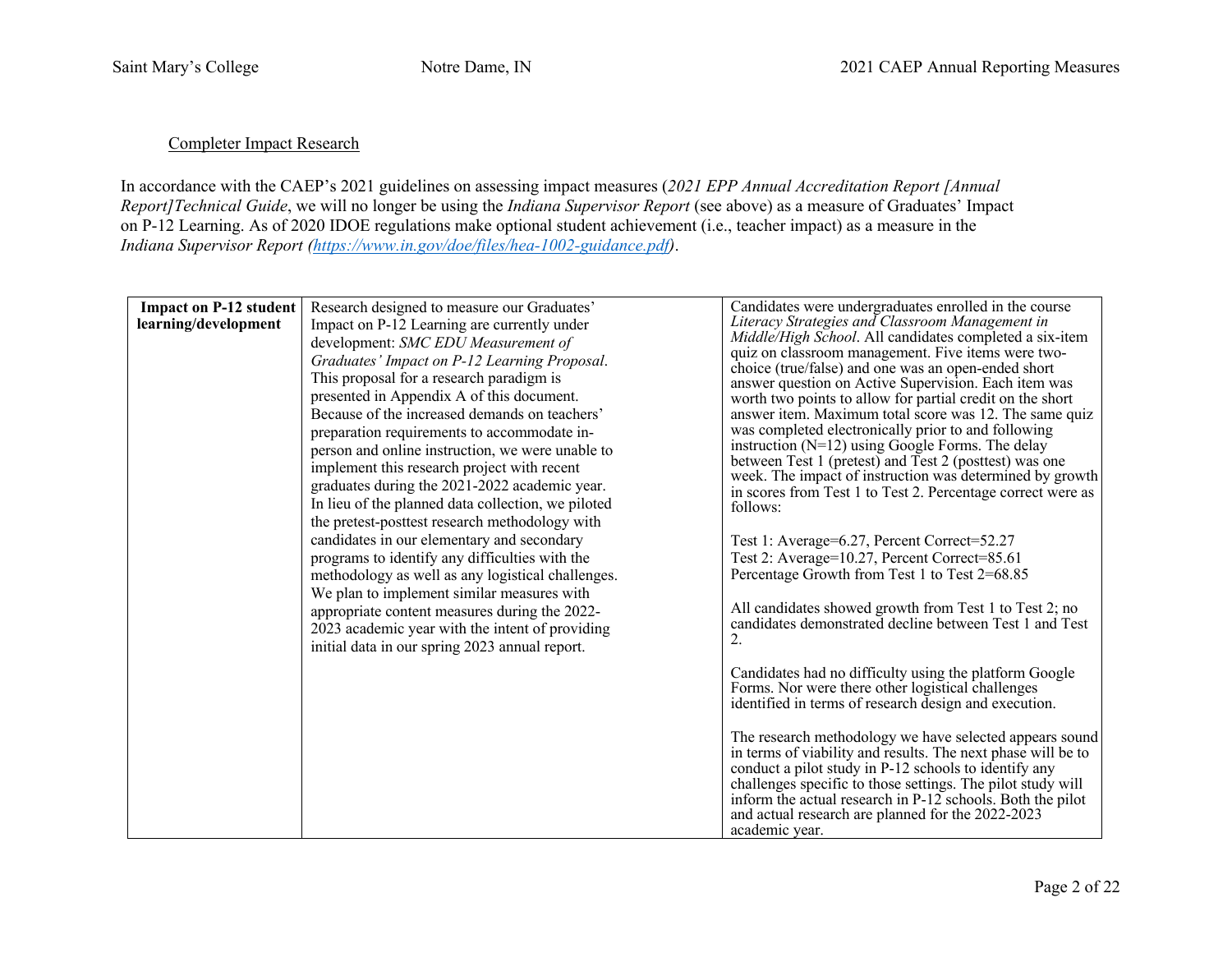### **II. CAEP Accountability Measure 2: Satisfaction of employers and stakeholder involvement (Impact Measure)**

#### Saint Mary's Principal Survey

Saint Mary's administers Employer (Principal) Satisfaction Surveys annually. These instruments are administered electronically and are completed one year and five years after candidate program completion. This survey based directly on the 10 InTASC standards. (https://ccsso.org/sites/default/files/2017-11/InTASC\_Model\_Core\_Teaching\_Standards\_2011.pdf). To allow candidates the maximum development time possible during their first year of teaching, these surveys are administered at the end of the academic year, thus creating a one-year reporting delay.

| Impact          | <b>Source</b>                                                                                                                                                                                                       | <b>Elementary and Secondary Combined</b> |          |                |                      |                       |  |
|-----------------|---------------------------------------------------------------------------------------------------------------------------------------------------------------------------------------------------------------------|------------------------------------------|----------|----------------|----------------------|-----------------------|--|
| <b>Measure</b>  |                                                                                                                                                                                                                     |                                          |          |                |                      |                       |  |
| <b>Employer</b> | Mean scores from the four InTASC Categories from the                                                                                                                                                                | Year                                     | Learner  | <b>Content</b> | <b>Instructional</b> | <b>Professional</b>   |  |
|                 | satisfaction and most recent cycle of Employer (Principal) Satisfaction                                                                                                                                             |                                          | &        | Knowledge      | Practice             | <b>Responsibility</b> |  |
| completer       | Surveys. (Elementary and Secondary Combined). These                                                                                                                                                                 |                                          | Learning |                |                      |                       |  |
| persistence     | results are based on a four-point scale: Below Expectation<br>(1), Developing (2), Meets Expectations (3), Exceeds<br>Expectations (4). Data collected Spring 2021 on 2016 (5-<br>year) and 2020 (1year) completers | 2020                                     | 2.80     | 3.07           | 2.88                 | 3.23                  |  |
|                 |                                                                                                                                                                                                                     | 2019                                     | 3.65     | 3.70           | 3.38                 | 3.80                  |  |
|                 |                                                                                                                                                                                                                     | 2018                                     | 3.57     | 3.44           | 3.35                 | 3.76                  |  |
|                 |                                                                                                                                                                                                                     | 2017                                     | 3.44     | 3.47           | 3.20                 | 3.46                  |  |
|                 |                                                                                                                                                                                                                     | 2016                                     | 3.38     | 3.33           | 3.50                 | 3.42                  |  |
|                 |                                                                                                                                                                                                                     | 2015                                     | 3.75     | 4.00           | 3.50                 | 3.92                  |  |

InTASC Standards Grouping for Surveys:

*The Learner & Learning*  Standard 1: Learner development Standard 2: Learning differences Standard 3: Learning environments

*Content*  Standard 4: Content knowledge Standard 5: Application of content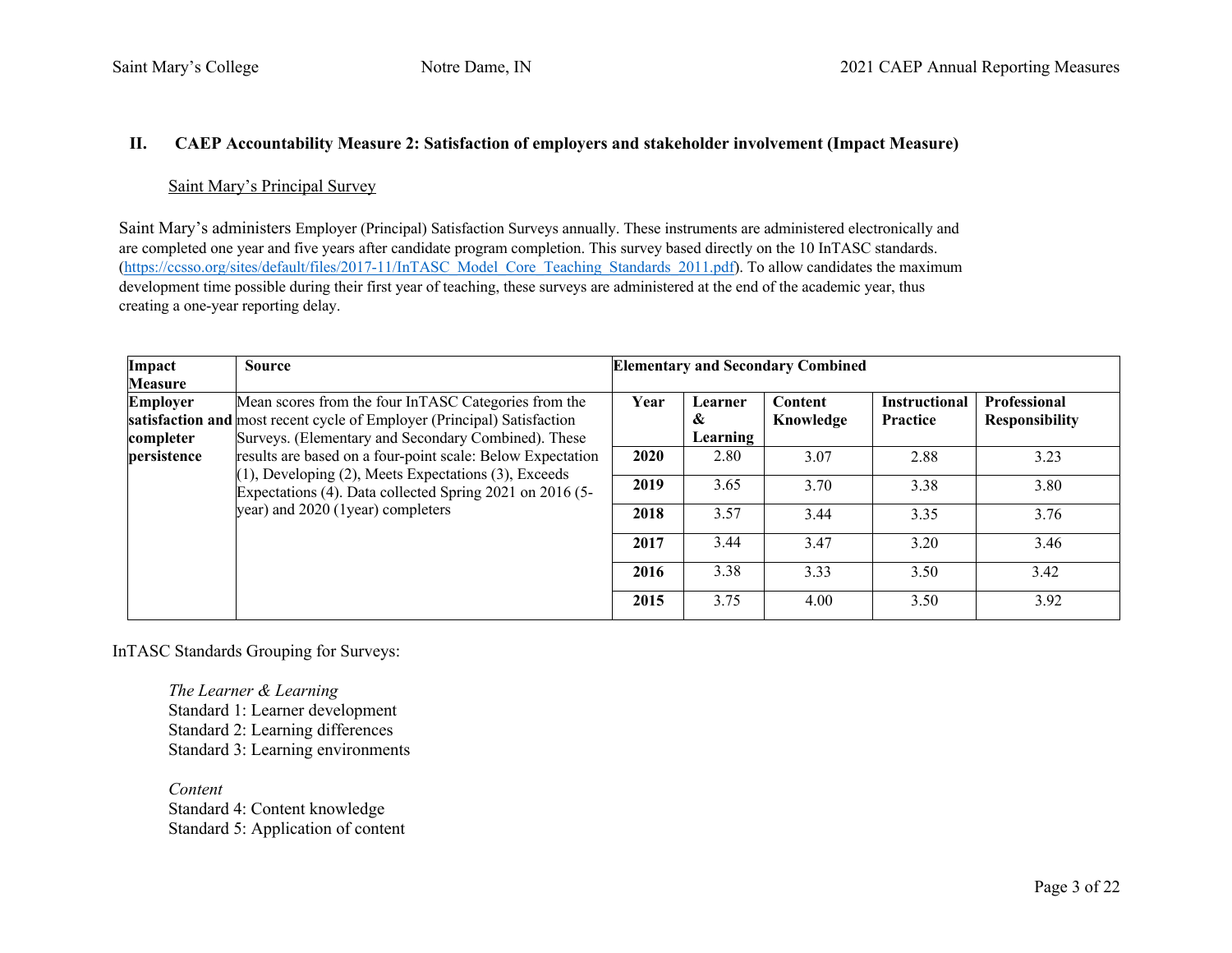*Instructional Practice*  Standard 6: Assessment Standard 7: Planning for instruction Standard 8: Instructional strategies

*Professional Responsibility*  Standard 9: Professional learning and ethical practice Standard 10: Leadership and collaboration

### Partners in Education Council (Stakeholder Involvement)

### Partners in Education Council

Our Partners in Education Council is made up of Saint Mary's Education Faculty and teachers and administrators from local school corporations. The overall purpose of the council is to maintain a productive dialog among participants that facilitates the continuous pursuit of high-quality teacher preparation programs at Saint Mary's College. Emphases include the following:

- ♦ Increase communication and cooperation between the public and private schools in the Michiana area and the Saint Mary's College Teacher Education Program;
- ♦ Offer the administration and faculty of the public and private schools in the Michiana area more opportunity for input into the Teacher Education Program and the field experience sequence at Saint Mary's College;
- ♦ Offer the faculty of the Education Department at Saint Mary's College more opportunity for input into the field placements and experiences of students enrolled in professional education courses;
- ♦ Provide a forum for school, community, and college personnel to discuss the meaning and implementation of early and continuing field experiences;
- ♦ Share common concerns of kinds of field experiences needed in the Teacher Education Program and the needs of schools for ancillary teacher aide services.

Administrators from the public and private schools as well as elementary and secondary principals and teachers from the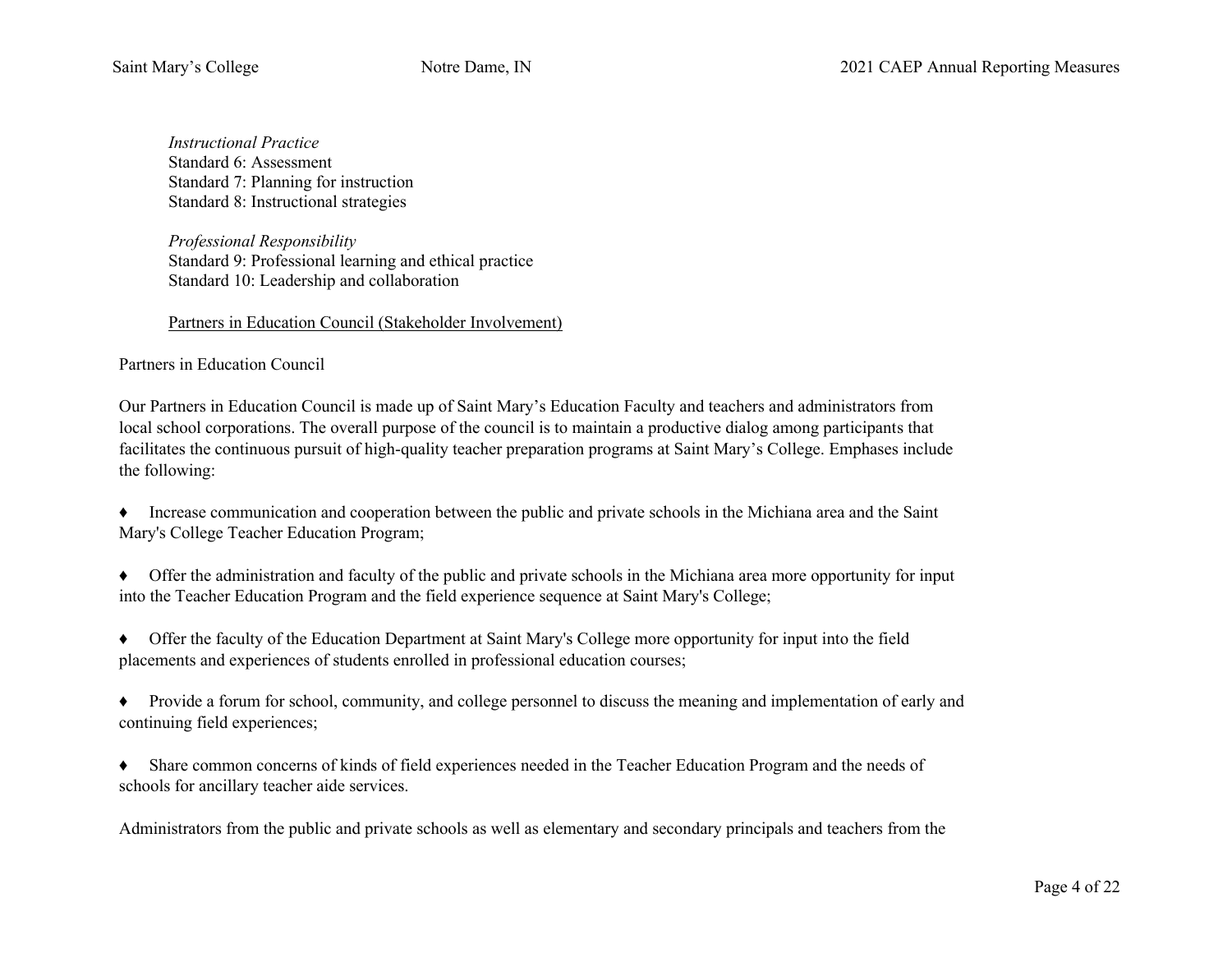Michiana area serve on this council with members from Saint Mary's College education faculty. The council meets biannually.

During the fall semester the council met to review and revise our *Formative Lesson Evaluation Rubric*. The form is used to evaluate a candidate's delivery of a lesson she or he developed. The agenda for the meeting, challenges the existing rubric presented, instructions for the revision work session, meeting minutes, and follow-up procedures are presented below.

| Agenda                                                                     |
|----------------------------------------------------------------------------|
| Saint Mary's College Education Department                                  |
| Partners in Education Meeting Agenda                                       |
| Monday, October 11, 4:30 pm                                                |
| Madeleva Hall Room 253                                                     |
| 1) Welcome/Introductions                                                   |
| 2) Revision of Formative Lesson Evaluation Form                            |
| 3) Discussion of PD ideas for our teacher candidates as required by CAEP   |
| 4) Discussion of Process/Timing in our field placements                    |
| 5) Future Topics for Council Meetings/Date for Spring 2022 Council Meeting |
| <b>Rubric Cheat Sheet</b>                                                  |
| Each important idea is its own criteria; avoid ands, alsos, semicolons     |
| Use actionable words: interacts, provides examples, answers questions      |
| Avoid understands, is empathetic, cares                                    |
| Standards:                                                                 |
| <b>CAEP PD</b>                                                             |
| Instasc instructions                                                       |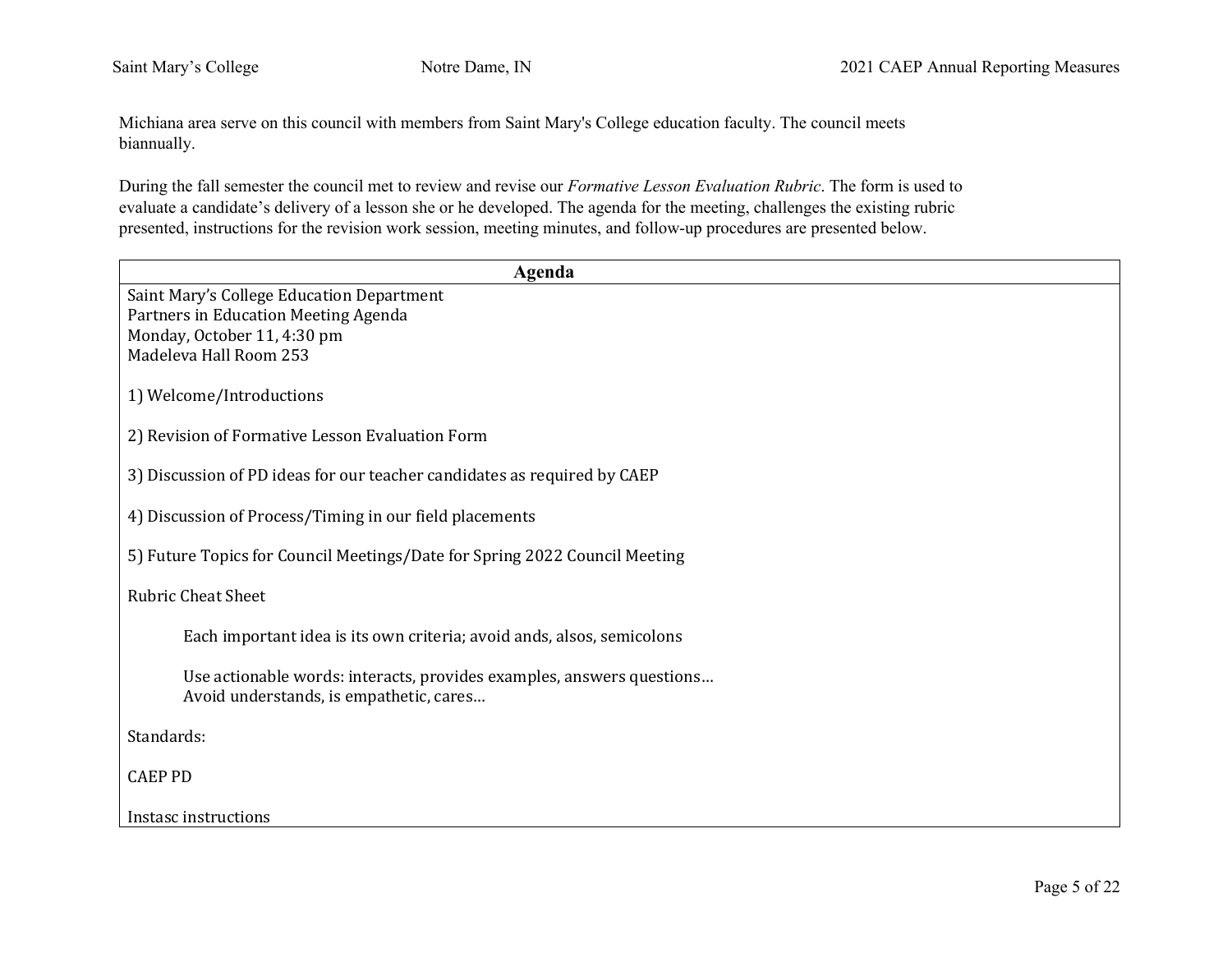|                              | <b>Challenges</b>                                                    |  |  |  |  |  |
|------------------------------|----------------------------------------------------------------------|--|--|--|--|--|
|                              | <b>Revision of Formative</b>                                         |  |  |  |  |  |
|                              | <b>Lesson Evaluation Form</b>                                        |  |  |  |  |  |
| 1)                           | Formative Lesson Rubric is a Performance Evaluation Rubric           |  |  |  |  |  |
| 2)                           | Current Rubric includes TOO MANY INDICATORS under a single criterion |  |  |  |  |  |
| 3)                           | Current Rubric May Not Evaluate All Essential CATEGORIES/ELEMENTS    |  |  |  |  |  |
| $\left( \frac{4}{2} \right)$ | One Possible Missing Category is STUDENT ENGAGEMENT                  |  |  |  |  |  |
| 5)                           | Other CATEGORIES/ELEMENTS may be missing                             |  |  |  |  |  |

|    | <b>Instructions</b>                                                                      |
|----|------------------------------------------------------------------------------------------|
| 1) | Add/Revise/Delete/Move Categories and/or Elements                                        |
| 2) | Each group PLEASE create and LABEL one master list of suggestions                        |
| 3) | Submit your group's master list and all revision documents<br>(in case we get confused!) |

**Meeting Minutes**

**Partners in Education Meeting Minutes** October 11, 2021

In attendance: Ann Bingham (Niles Community Schools curriculum coordinator), Emma Cassidy (Liberty Elementary School, alum), Insook Chung (Faculty), Kaitlyn Drew (Success Academy, alum), Mansour Eid (Principal – South Bend Virtual School), Haley Green (Walt Disney Elementary School, alum), Jeff Greiner (faculty), Nicole Harris (Beiger Elementary School, alum), Sara Hoover (Beiger Elementary School), Anna Irons (Schmucker Middle School, alum), Courtney Kozcyk (Principal of Beiger Elementary School), Jim Lalley (Faculty), Angelina Lazovich (Beiger Elementary School, alum), Steven Mast (Faculty), Stacy Minegar (Beiger Elementary School), Mary Muzzy (LaSalle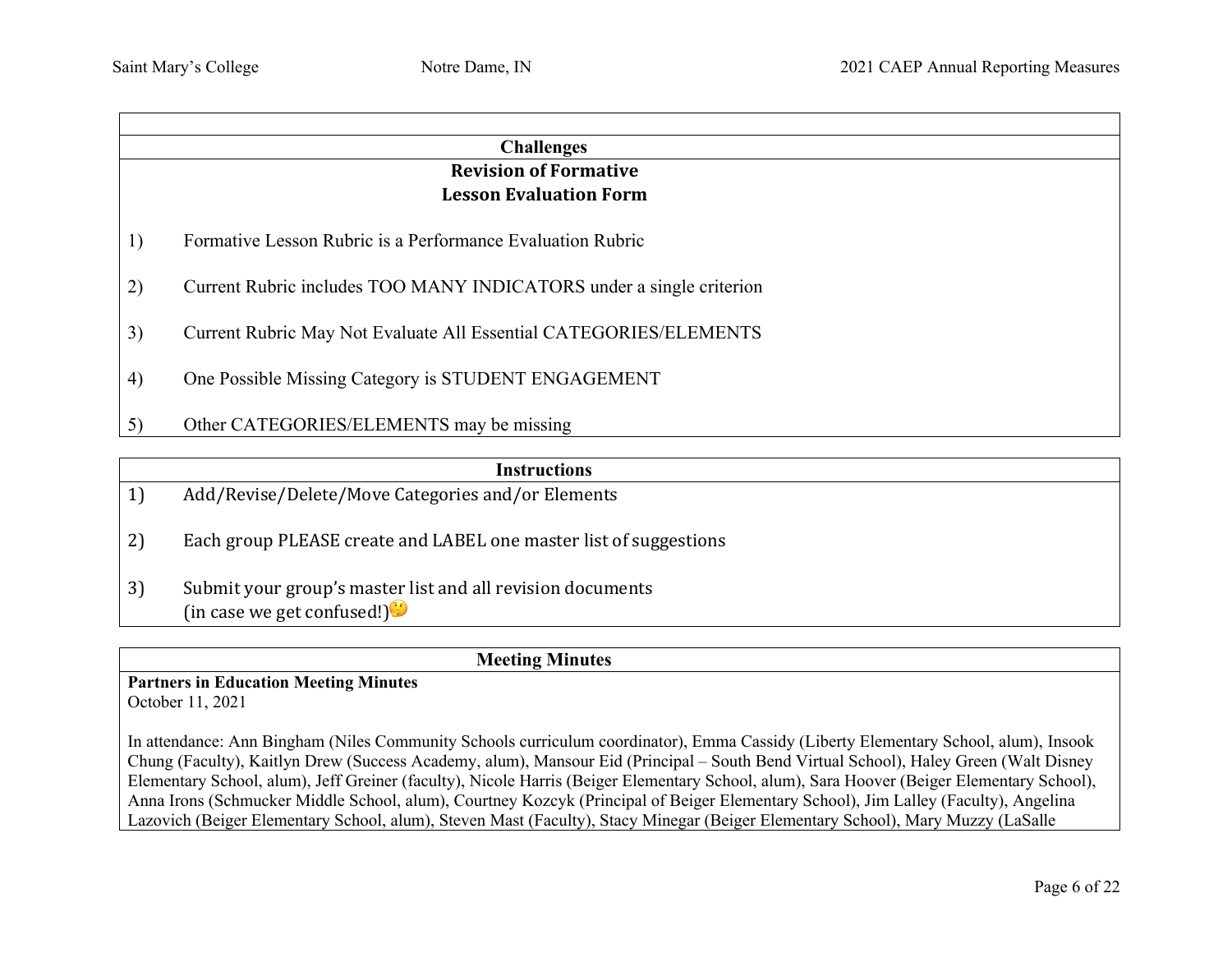Elementary School, alum), Nicole Nemeth (St. Joseph High School, alum), Franca Paluso-Mulhert (Vice-principal of Walt Disney Elementary School, adjunct faculty, alum), Michele Sanchez (Prairie Vista Elementary School, alum), Kem Shriver (Principal of Clay High School), Dan Smith (St. Joseph High School, alum), Terri Suico (Faculty), Ryan Towner (Principal of Walt Disney Elementary School), Nancy Turner (Faculty)

Absent – Dan Applegate, Mary Gallagher, Nicole Garcia, Kathy Higgs-Coulthard, Elaine Holmes, Hanna Manspeaker, Heather Short, Sarah Torzewski, Amy Troyer

The meeting started at 4:35 pm with a welcome by Director of Field and Student Teaching and department coordinator Steven Mast. Steven thanked everyone for attending and noted the number of recent alums who have agreed to join the committee. Steven also noted the value of this committee and how their experience and insight assist in the work we do in the Education Department.

The majority of the meeting focused on having the partners review and revise the formative lesson plan evaluation form. Jim introduced the rationale for why the department thinks the revision is necessary. Specific issues included concerns that the current rubric had too many indicators housed under a single criterion, may not evaluate all essential categories/elements, and was missing categories such as student engagement.

Participants separated into groups, with elementary educators and administrators meeting together and secondary educators and administrators forming a group. In these groups, participants reviewed the form and offered feedback and potential revisions. Groups were asked to have a master notetaker who would submit the notes on behalf of their group at the end. Groups met for approximately 40 minutes.

Participants reconvened at 6:30 to submit their master rubrics and discuss overarching themes and ideas from their small-group meetings. Points included having a space for a pre-conference where the teacher candidate and clinical educator met to discuss the lesson during the planning process, moving the categories of technology and differentiation to the planning section, and highlighting the need for teacher candidates to be flexible. Another idea that was broached was the potential value of differentiating between the junior field and student teaching rubrics so that components were gradually introduced to better reflect the time and experiences teacher candidates were having in the field.

Steven, Jim, and Terri thanked the participants for their contributions and said that the department would review their suggestions and make changes to the rubric based on the feedback from today. The revised rubric would be brought to the next Partners in Education meeting in the spring of 2022. The meeting adjourned at 5:45 pm.

On February 14, 2022, the Education Department met to collectively revise the Lesson Evaluation form incorporating suggestions and using feedback generated by council members during the October work session during the October 11, 2021 work session. On April 5, 2022 the revised rubric was sent to all work session participants. Feedback was requested.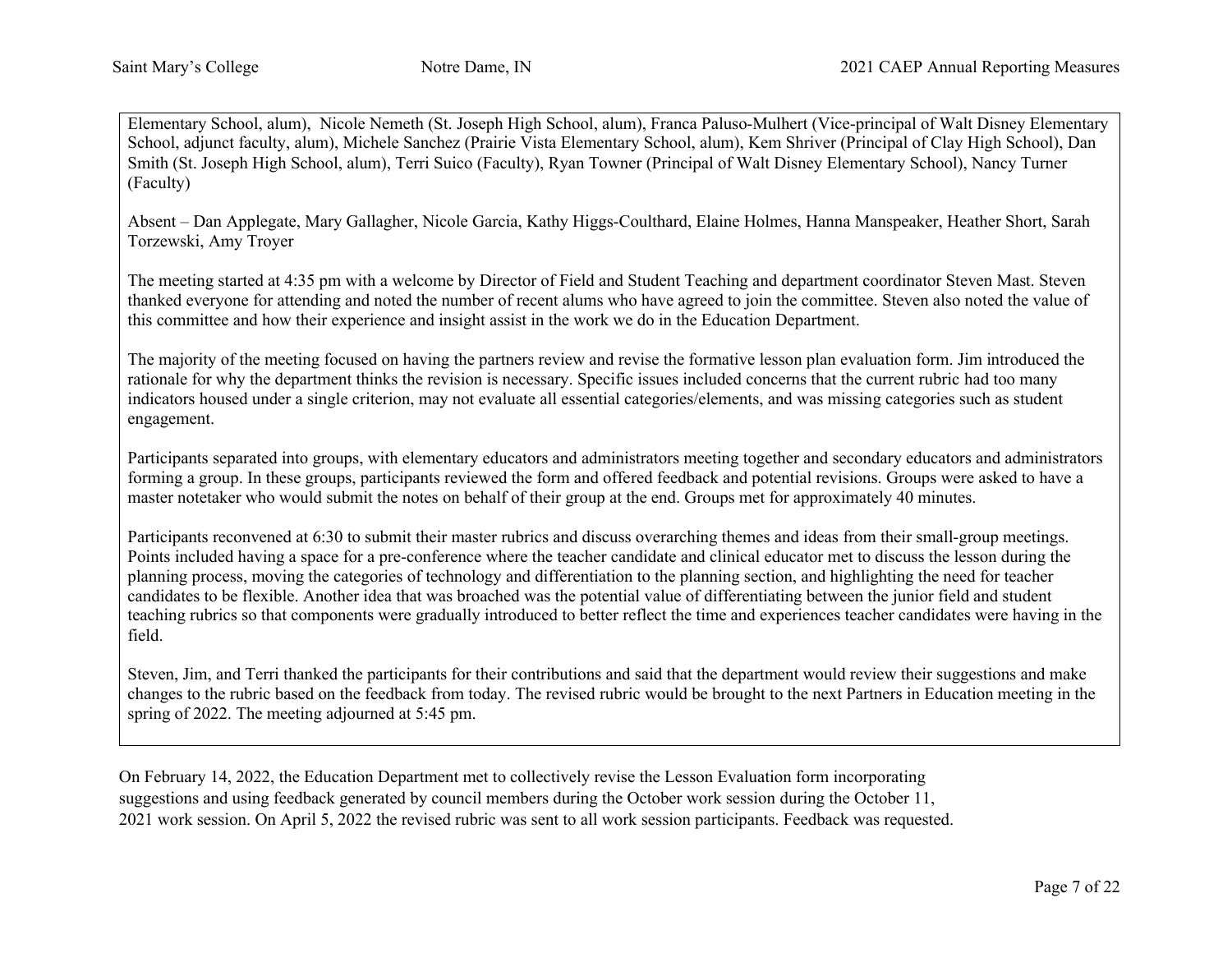Final revisions will be made by Education Department faculty based on any feedback received during this second review and the new form will be implemented during the 2022-2023 academic year.

### **III. CAEP Accountability Measure 3: Candidate competency at program completion (Outcome Measure)**

#### Indiana CORE Licensure Examination Results

The following tables display licensure test results for those who have completed the Saint Mary's College Teacher Education program. Score data are not reported for single test takers in compliance with FERPA guidelines.

# **2020-2021 (Indiana Core)**

| <b>Test (Passing)</b>                                                                                    | $N^*$       | Mean | <b>Attempts</b> | Passing %<br><b>First Time</b> | Average<br><b>Attempts</b> | Passing % |
|----------------------------------------------------------------------------------------------------------|-------------|------|-----------------|--------------------------------|----------------------------|-----------|
| EE: General Sub: Reading (220)                                                                           | 10          | 240  | 10              | 100                            |                            | 100       |
| EE: General Sub: Math (220)                                                                              | 10          | 242  | 13              | 80                             | 1.3                        | 80        |
| EE: General Sub: Science/HE/PE (220)                                                                     | 10          | 235  | 13              | 90                             | 1.3                        | 90        |
| EE: General Sub: SS/Fine Arts (220)                                                                      | 10          | 231  | 12              | 90                             | 1.2                        | 90        |
| Elementary Education (220)                                                                               | $\mathbf Q$ | 240  | 10              | 90                             |                            | 100       |
| EN: Mild Intervention (220)                                                                              |             | 248  |                 | 100                            |                            | 100       |
| English Learners (220)                                                                                   | $\Omega$    |      |                 |                                |                            |           |
| Reading                                                                                                  |             |      |                 |                                |                            |           |
| * N reflects the number of completers attempting a test. Some candidates did not seek Indiana licensure. |             |      |                 |                                |                            |           |

#### **Elementary Education 2020-2021**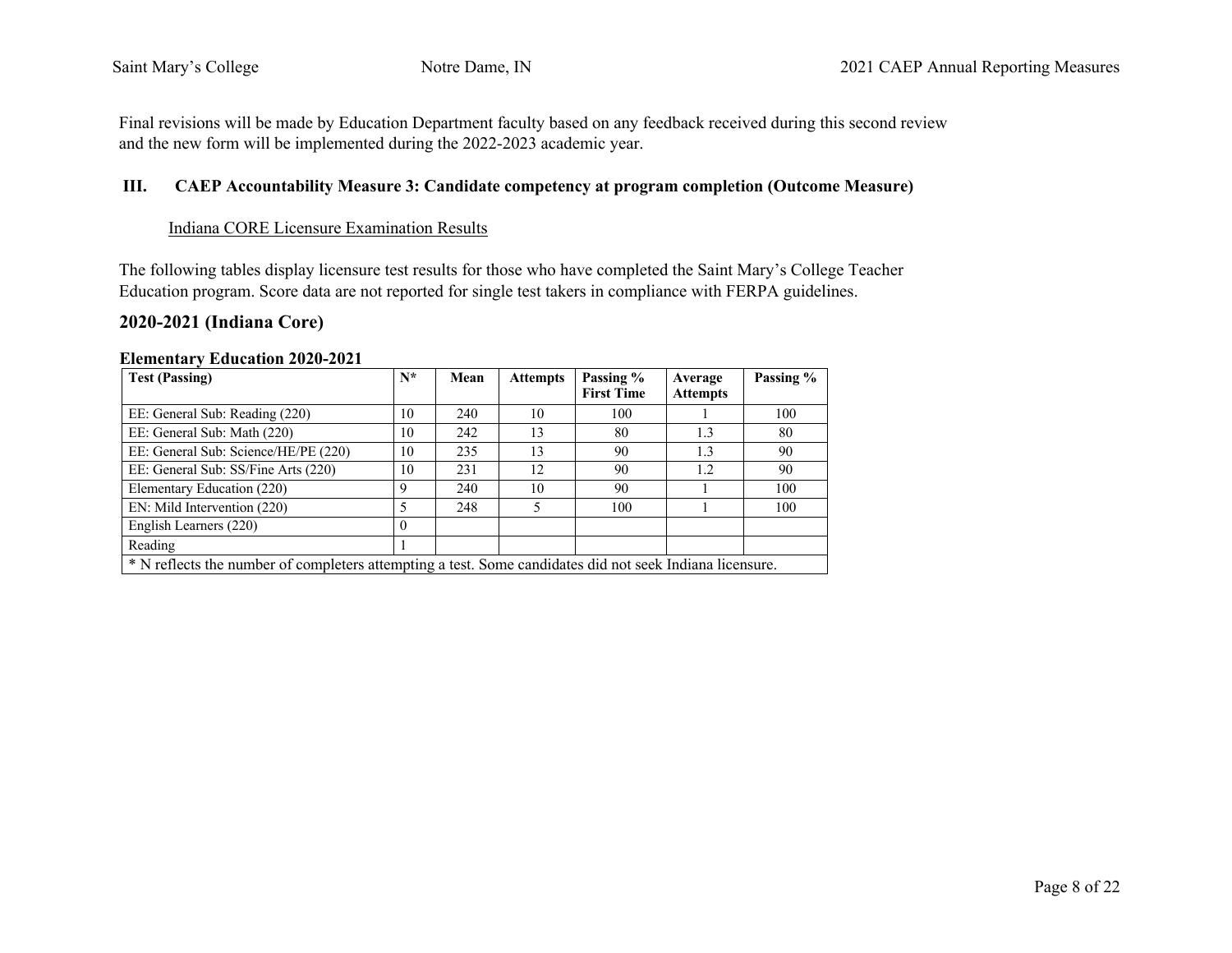# **Secondary Education 2020-2021**

| <b>Test (Passing)</b>                                                                                              | Mean | <b>Attempts</b> | Passing %         | Average         | Passing       |
|--------------------------------------------------------------------------------------------------------------------|------|-----------------|-------------------|-----------------|---------------|
|                                                                                                                    |      |                 | <b>First Time</b> | <b>Attempts</b> | $\frac{0}{0}$ |
| English Language Arts (220)                                                                                        |      |                 |                   |                 |               |
| <b>SS-Historical Perspectives</b>                                                                                  | 195  |                 |                   | 2.5             |               |
| SS-Government/Citizenship                                                                                          |      |                 |                   |                 |               |
| Mathematics (220)                                                                                                  |      |                 |                   |                 |               |
| Secondary Education (220)                                                                                          | 248  |                 | 100               |                 | 100           |
| <sup>*</sup> N reflects the number of completers attempting a test. Some candidates did not seek Indiana licensure |      |                 |                   |                 |               |

## **P-12 Education 2020-2021**

| <b>Test (Passing)</b>               | N | Mean | <b>Attempts</b> | Passing %<br><b>First Time</b> | Average<br><b>Attempts</b> | Passing<br>$\frac{6}{6}$ |
|-------------------------------------|---|------|-----------------|--------------------------------|----------------------------|--------------------------|
| Fine Arts: General Music (220)      |   |      |                 |                                |                            |                          |
| Fine Arts: Instrumental Music (220) |   |      |                 |                                |                            |                          |
| Fine Arts: Vocal Music (220)        |   |      |                 |                                |                            |                          |
| Fine Arts: Visual Arts (220)        |   |      |                 |                                |                            |                          |
| $P-12$ Education (220)              |   | 255  |                 |                                |                            | 100                      |

# **2019-2020 (Indiana Core)**

## **Elementary Education 2019-2020**

| <b>Test (Passing)</b>                                                                         | $N^*$ | Mean | <b>Attempts</b> | Passing %<br><b>First Time</b> | Average<br><b>Attempts</b> | Passing % |
|-----------------------------------------------------------------------------------------------|-------|------|-----------------|--------------------------------|----------------------------|-----------|
|                                                                                               |       |      |                 |                                |                            |           |
| EE: General Sub: Reading (220)                                                                | 25    | 236  | 31              | 83                             | 1.24                       | 96        |
| EE: General Sub: Math (220)                                                                   | 24    | 238  | 29              | 82                             | 1.21                       | 90        |
| EE: General Sub: Science/HE/PE (220)                                                          | 24    | 231  | 29              | 90                             | 1.21                       | 69        |
| EE: General Sub: SS/Fine Arts (220)                                                           | 24    | 215  | 39              | 67                             | 1.63                       | 63        |
| Elementary Education (220)                                                                    | 24    | 256  | 24              | 100                            |                            | 100       |
| EN: Mild Intervention (220)                                                                   |       | 246  |                 | 100                            |                            | 100       |
| English Learners (220)                                                                        |       |      |                 |                                |                            |           |
| Reading (220)                                                                                 |       |      |                 |                                |                            |           |
| * N reflects the number of completers attempting a test. Some did not seek Indiana licensure. |       |      |                 |                                |                            |           |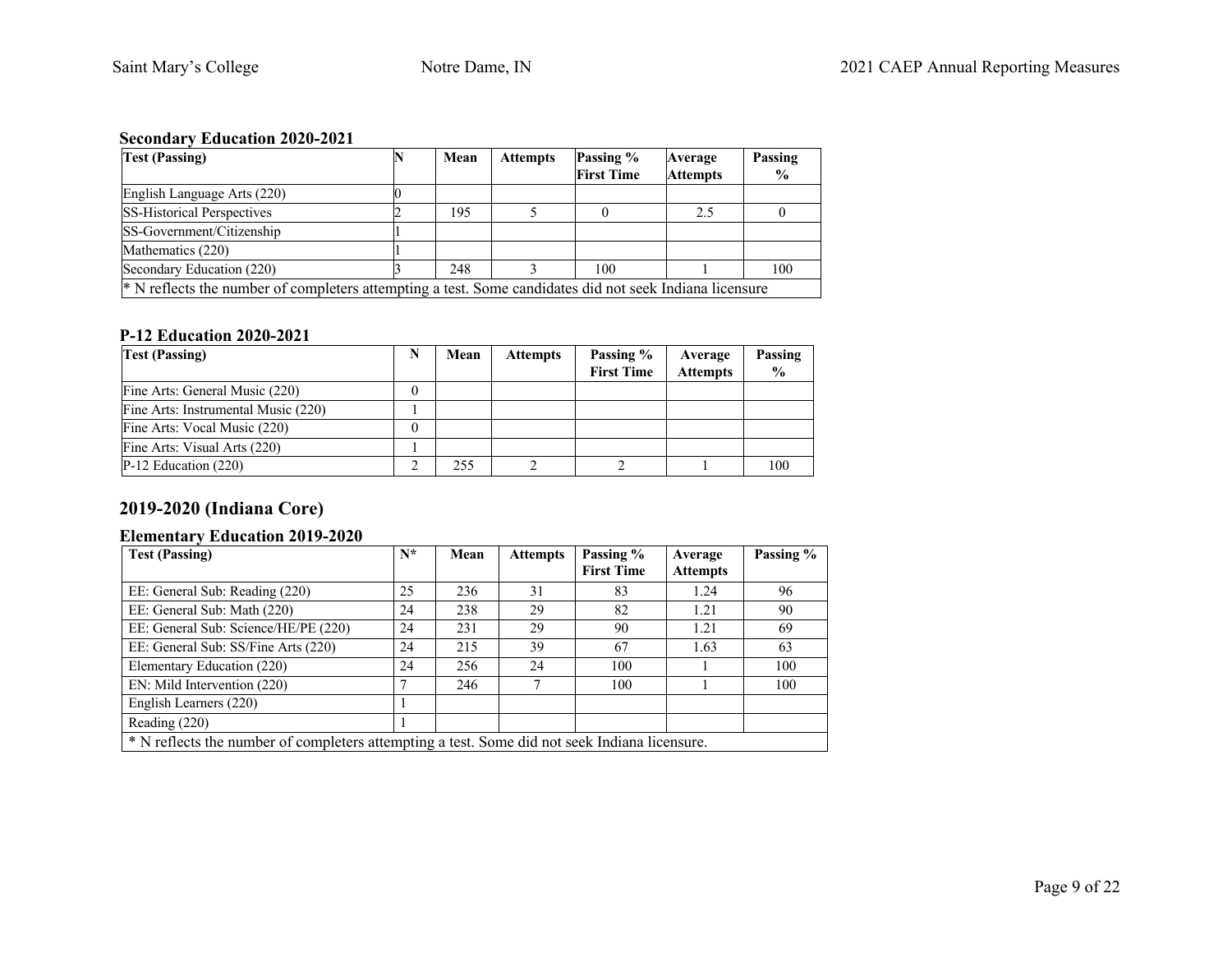# **Secondary Education 2019-2020**

| <b>Test (Passing)</b>                                                                                   | $N^*$ | Mean | <b>Attempts</b> | Passing %<br><b>First Time</b> | Average<br><b>Attempts</b> | Passing<br>$\%$ |
|---------------------------------------------------------------------------------------------------------|-------|------|-----------------|--------------------------------|----------------------------|-----------------|
|                                                                                                         |       |      |                 |                                |                            |                 |
| English Language Arts (220)                                                                             | 3     | 234  |                 | 67                             | 1.33                       | 100             |
| SS-Historical Perspectives (220)                                                                        |       |      |                 |                                |                            |                 |
| SS-Government/Citizenship (220)                                                                         |       |      |                 |                                |                            |                 |
| SS-Sociology (220)                                                                                      |       |      |                 |                                |                            |                 |
| Mathematics (220)                                                                                       | 3     | 231  | 3               | 50                             | 1.5                        | 100             |
| Science-Life Science                                                                                    |       |      |                 |                                |                            |                 |
| <b>World Languages</b>                                                                                  |       |      |                 |                                |                            |                 |
| Secondary Education (220)                                                                               | 5     | 242  | 5               | 100                            |                            | 100             |
| <sup>*</sup> N reflects the number of completers attempting a test. Some did not seek Indiana licensure |       |      |                 |                                |                            |                 |

## **P-12 Education 2019-2020**

| <b>Test (Passing)</b>                                                                       | $N^*$ | Mean | <b>Attempts</b> | Passing %<br><b>First Time</b> | Average<br><b>Attempts</b> | Passing<br>$\frac{0}{0}$ |
|---------------------------------------------------------------------------------------------|-------|------|-----------------|--------------------------------|----------------------------|--------------------------|
| Fine Arts: General Music (220)                                                              |       |      |                 |                                |                            |                          |
| Fine Arts: Instrumental Music (220)                                                         |       |      |                 |                                |                            |                          |
| $P-12$ Education (220)                                                                      |       |      |                 |                                |                            |                          |
| *N reflects the number of completers attempting a test. Some did not seek Indiana licensure |       |      |                 |                                |                            |                          |

# **2018-2019 (Indiana Core)**

# **Elementary Education 2018-2019**

| <b>Test (Passing)</b>                | $N^*$                                                                                        | Mean | <b>Attempts</b> | Passing %         | Average         | Passing % |  |  |  |
|--------------------------------------|----------------------------------------------------------------------------------------------|------|-----------------|-------------------|-----------------|-----------|--|--|--|
|                                      |                                                                                              |      |                 | <b>First Time</b> | <b>Attempts</b> |           |  |  |  |
| EE: General Sub: Reading (220)       | 17                                                                                           | 232  | 22              | 71                | 1.2             | 77        |  |  |  |
| EE: General Sub: Math (220)          | 16                                                                                           | 242  | 18              | 88                | 1.1             | 94        |  |  |  |
| EE: General Sub: Science/HE/PE (220) | 16                                                                                           | 240  | 18              | 88                | 1.1             | 94        |  |  |  |
| EE: General Sub: SS/Fine Arts (220)  | 16                                                                                           | 230  | 24              | 75                | 1.5             | 94        |  |  |  |
| Elementary Education (220)           | 17                                                                                           | 250  | 17              | 93                |                 | 94        |  |  |  |
| EN: Mild Intervention (220)          |                                                                                              | 256  |                 | 100               |                 | 100       |  |  |  |
| English Learners (220)               | 3                                                                                            | 227  |                 | 67                |                 | 67        |  |  |  |
| Reading (220)                        | 2                                                                                            | 214  |                 |                   |                 | 25        |  |  |  |
|                                      | * N reflects the number of completers attempting a test. Some did not seek Indiana licensure |      |                 |                   |                 |           |  |  |  |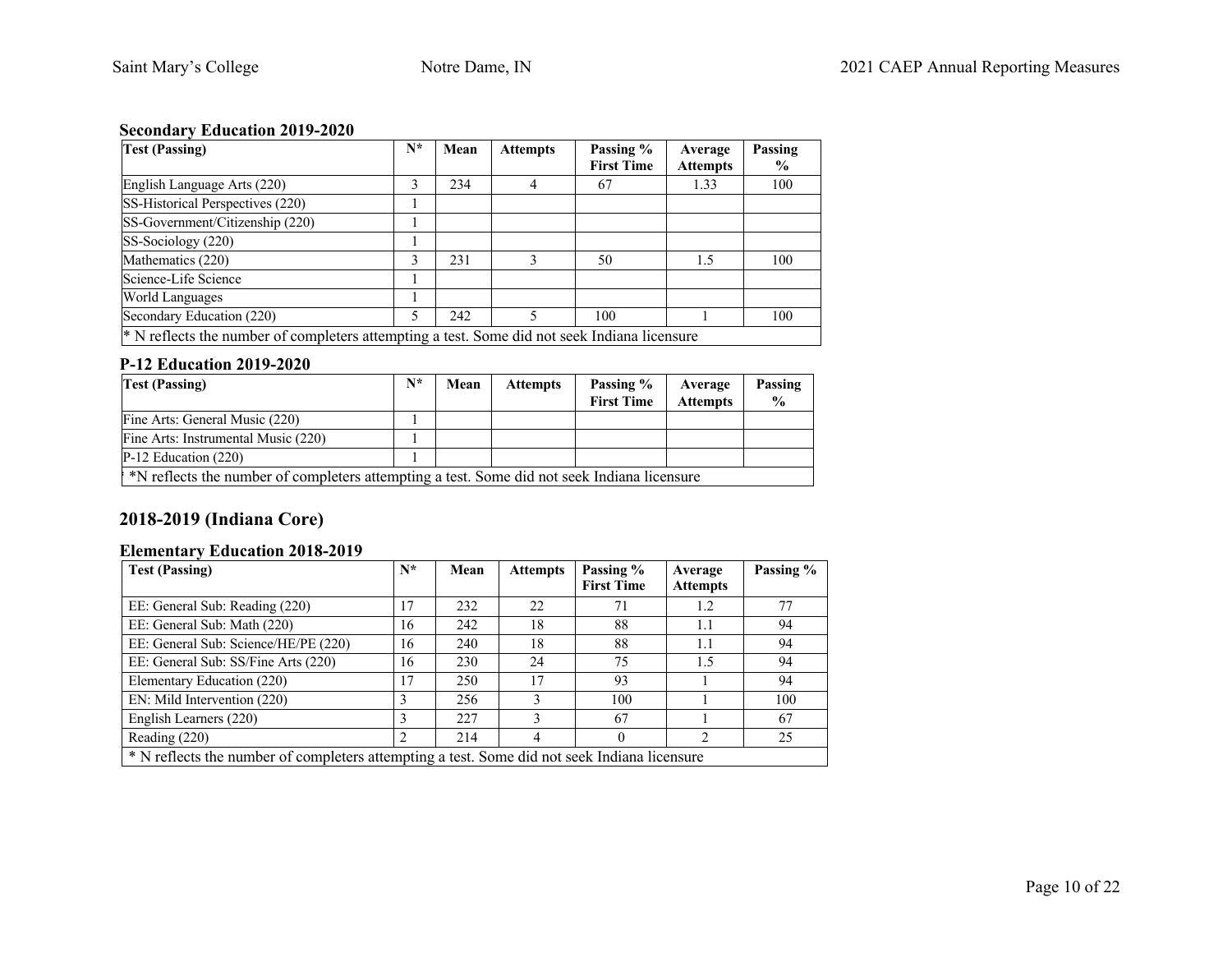#### **Secondary Education 2018-2019**

| <b>Test (Passing)</b>                                                                                   |    | Mean | <b>Attempts</b> | Passing %         | Average         | Passing       |  |  |
|---------------------------------------------------------------------------------------------------------|----|------|-----------------|-------------------|-----------------|---------------|--|--|
|                                                                                                         |    |      |                 | <b>First Time</b> | <b>Attempts</b> | $\frac{6}{9}$ |  |  |
| English Language Arts (220)                                                                             |    | 237  |                 | 100               |                 | 100           |  |  |
| <b>SS-Historical Perspectives</b>                                                                       |    | 247  |                 |                   |                 | 100           |  |  |
| SS-Government/Citizenship                                                                               |    |      |                 |                   |                 |               |  |  |
| SS-Sociology (220)                                                                                      |    |      |                 |                   |                 |               |  |  |
| Mathematics (220)                                                                                       |    | 232  |                 | 75                |                 |               |  |  |
| Secondary Education (220)                                                                               | 12 | 261  | 12              | 92                |                 | 92            |  |  |
| <sup>*</sup> N reflects the number of completers attempting a test. Some did not seek Indiana licensure |    |      |                 |                   |                 |               |  |  |

#### **P-12 Education 2018-2019**

| <b>Test (Passing)</b>               | Mean | <b>Attempts</b> | Passing %<br><b>First Time</b> | Average<br><b>Attempts</b> | Passing<br>$\frac{6}{9}$ |
|-------------------------------------|------|-----------------|--------------------------------|----------------------------|--------------------------|
| Fine Arts: General Music (220)      |      |                 |                                |                            |                          |
| Fine Arts: Instrumental Music (220) |      |                 |                                |                            |                          |
| Fine Arts: Vocal Music (220)        |      |                 |                                |                            |                          |
| Fine Arts: Visual Arts (220)        |      |                 |                                |                            |                          |
| $P-12$ Education (220)              |      |                 |                                |                            |                          |

#### Student-Teaching Rubric

In addition to candidates being evaluated by Specialized Professional Associations (SPA) rubrics for their specific program(s), they are also evaluated using a more generic rubric that is completed for all candidates. The rubric levels progress as follows: 1=*Below Expectation*, 2=*Developing*, 3=*Meets Expectation*, 4=*Exceeds Expectation*. These evaluations are completed by candidates' College Supervisor and Clinical Educator at the midpoint (Midterm) and conclusion (Final) of the student-teaching practicum. Rubric directions and criteria with average scores are shown below.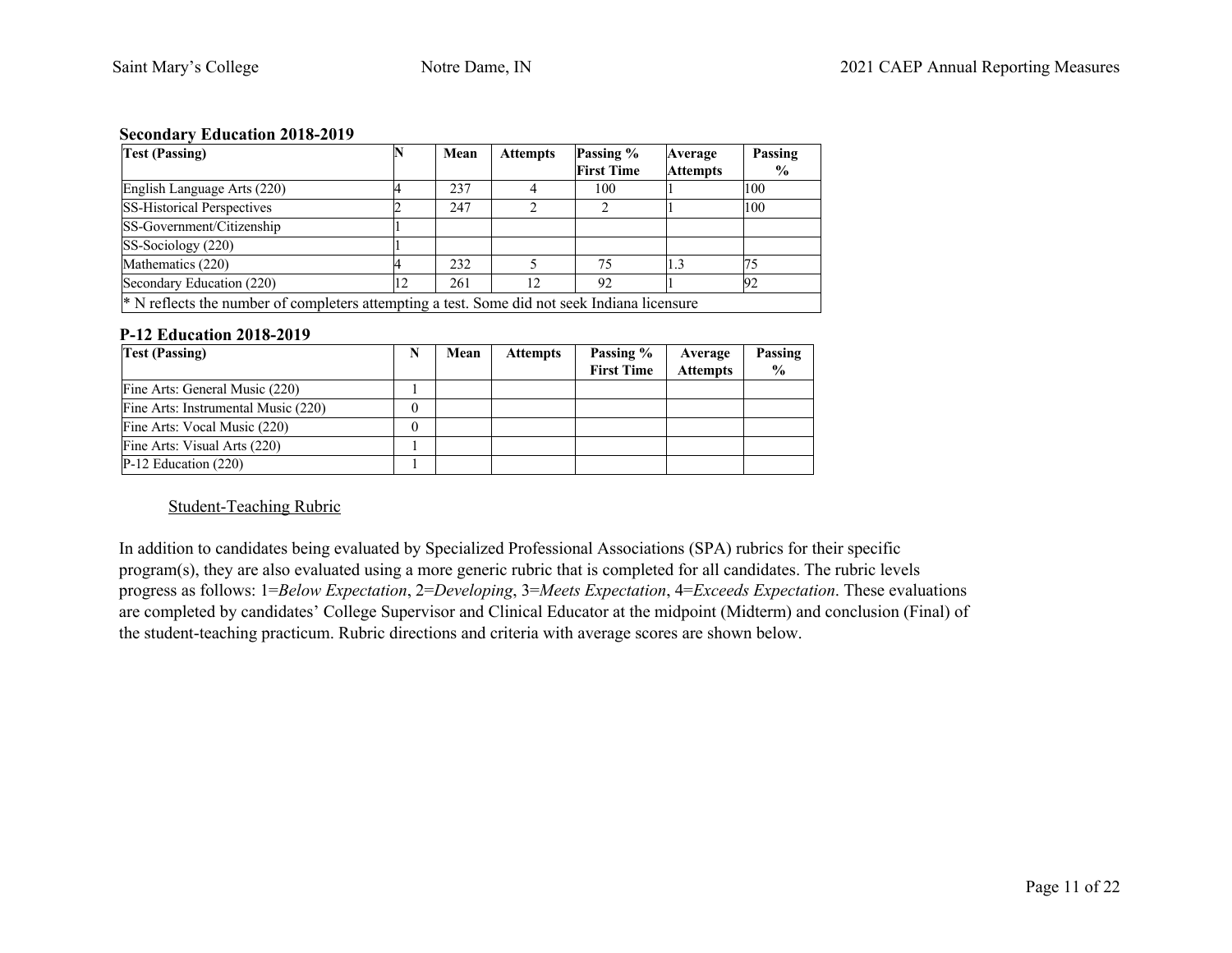*DIRECTIONS: This rubric has been designed to assist you in the evaluation of the candidate you mentored in this field experience. Please note that all levels of the scale may be used. In determining the rating keep in mind you are evaluating based on the preponderance of evidence you have observed.*

| Spring 2021 Field Study Evaluation Rubric: Step 3 Evaluation Summary Final (N=18) |                                                                   |
|-----------------------------------------------------------------------------------|-------------------------------------------------------------------|
| <b>Rubric Criteria</b>                                                            | <b>College Supervisor and</b><br><b>Clinical Educator Average</b> |
| 1. Student Growth and Development                                                 | 3.74                                                              |
| 2. Cultural Factors                                                               | 3.84                                                              |
| 3. Facilitation of Learning                                                       | 3.87                                                              |
| 4. Learning Environment and Learning                                              | 3.76                                                              |
| 5. Engagement with Students                                                       | 3.97                                                              |
| 6. Planning and Delivery                                                          | 3.79                                                              |
| 7. Use of Technology                                                              | 3.95                                                              |
| 8. Assessment Design and Use of Data                                              | 3.55                                                              |
| 9. Reading Knowledge Base                                                         | 3.68                                                              |
| 10. Planning Literacy Instruction                                                 | 3.66                                                              |
| 11. Content Knowledge Base                                                        | 3.84                                                              |
| 12. Creating Content Related Learning Experiences                                 | 3.84                                                              |
| 13. Initiative in the Classroom                                                   | 3.95                                                              |
| 14. Attitude Toward Students and Learning                                         | 4.00                                                              |
| 15. Professional Appearance                                                       | 3.97                                                              |

# Student-Teaching Dispositions Rubric

Candidates dispositions are evaluated at multiple points culminating with a final evaluation at the conclusion of student teaching. The rubric levels progress as follows 1=*Below Expectation*, 2=*Developing*, 3=*Meets Expectation*, 4=*Exceeds Expectation*. The final two of these evaluations are completed by candidates' College Supervisor and Clinical Educator at the midpoint and conclusion of the student-teaching practicum. Rubric directions and criteria with average scores are shown below.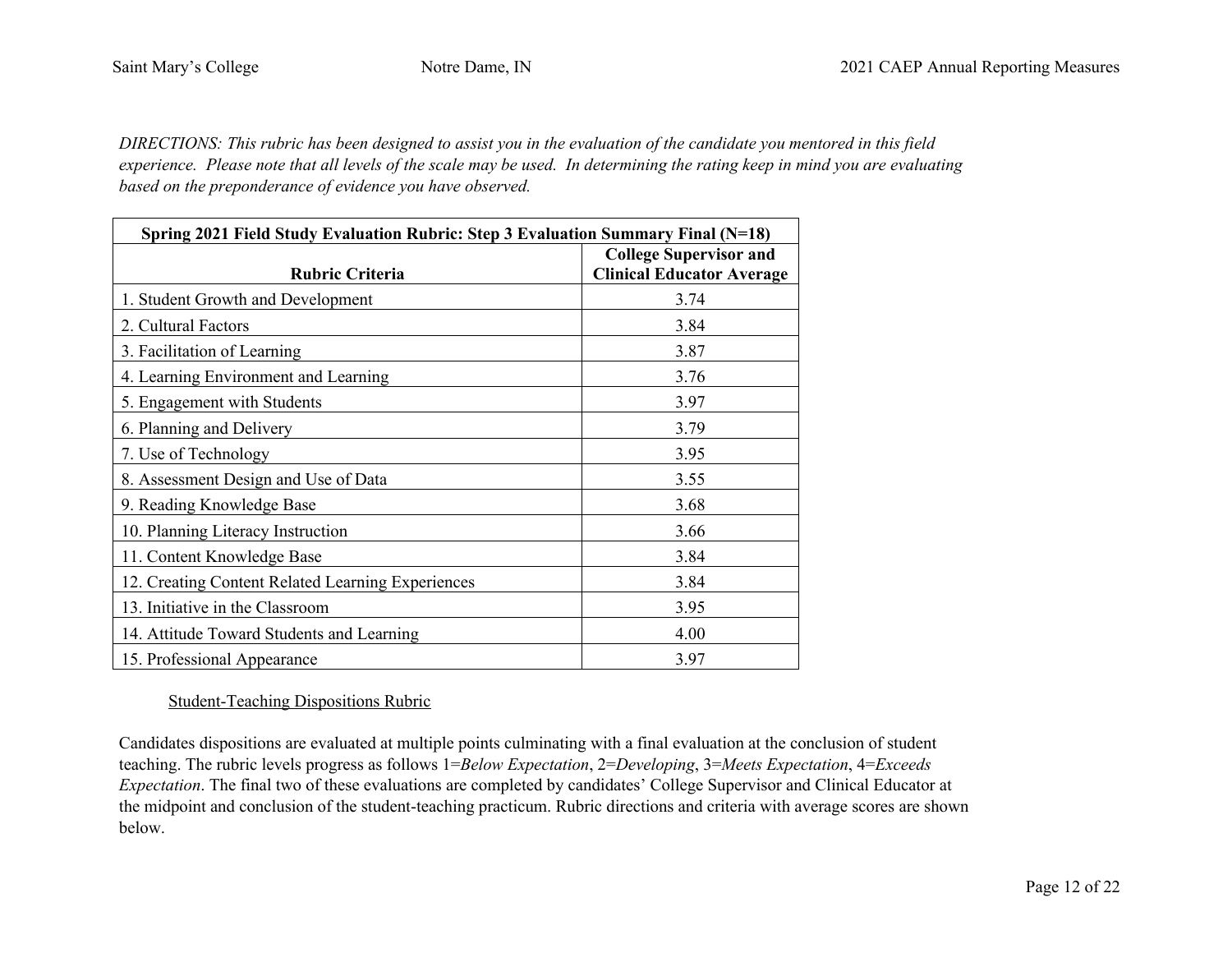*DIRECTIONS: This rubric has been designed to assist you in the evaluation of the candidate you mentored in this field experience. The extent to which these dispositions criteria have been met is determined using the criteria below.*

| Spring 2021 Step 3 SMC Dispositions Rating Scale: Student-Teaching (N=18)                                                                                                                         |                                                                   |  |  |  |  |
|---------------------------------------------------------------------------------------------------------------------------------------------------------------------------------------------------|-------------------------------------------------------------------|--|--|--|--|
| <b>Rubric Criteria</b>                                                                                                                                                                            | <b>College Supervisor and</b><br><b>Clinical Educator Average</b> |  |  |  |  |
| 1. Showing respect for learners' differing strengths and needs                                                                                                                                    | 3.74                                                              |  |  |  |  |
| 2. Having a commitment to learning about how learners develop                                                                                                                                     | 3.84                                                              |  |  |  |  |
| 3. Believing that all learners can achieve                                                                                                                                                        | 3.87                                                              |  |  |  |  |
| 4. Having a commitment to learning about cultures and communities                                                                                                                                 | 3.76                                                              |  |  |  |  |
| 5. Believing that the classroom environment greatly affects students' learning                                                                                                                    | 3.97                                                              |  |  |  |  |
| 6. Having a commitment to developing as a thoughtful and responsive member of the educational community                                                                                           | 3.79                                                              |  |  |  |  |
| 7. Recognizing that content knowledge is not a fixed body of facts and appreciating multiple perspectives                                                                                         | 3.95                                                              |  |  |  |  |
| 8. Being dedicated to deepening understanding of the central concepts, tools of inquiry, and structures of the<br>academic disciplines while also keeping abreast of new ideas and understandings | 3.55                                                              |  |  |  |  |
| 9. Valuing knowledge outside the targeted content area as a vehicle to enhance student learning                                                                                                   | 3.68                                                              |  |  |  |  |
| 10. Constantly exploring how to use disciplinary knowledge as a lens to address local and global issues                                                                                           | 3.66                                                              |  |  |  |  |
| 11. Viewing assessment as a tool for instructional decision making and understanding that learners have<br>differing needs that may necessitate accommodations                                    | 3.84                                                              |  |  |  |  |
| 12. Seeks data as evidence of student growth and learning                                                                                                                                         | 3.84                                                              |  |  |  |  |
| 13. Respecting learners' diverse strengths and needs, and valuing planning as a collegial activity                                                                                                | 3.95                                                              |  |  |  |  |
| 14. Draws upon knowledge of content areas, curriculum, standards, cross-disciplinary skills and pedagogy                                                                                          | 4.00                                                              |  |  |  |  |
| 15. Valuing multiple communication strategies, and deep understanding of and across content areas                                                                                                 | 3.97                                                              |  |  |  |  |

### Completer Satisfaction Survey

Saint Mary's administers Completer Satisfaction Surveys annually. These instruments are administered electronically and are completed one year and five years after candidate program completion. This survey based directly on the 10 InTASC standards. (https://ccsso.org/sites/default/files/2017-11/InTASC\_Model\_Core\_Teaching\_Standards\_2011.pdf). To allow candidates the maximum development time possible during their first year of teaching, these surveys are administered at the end of the academic year, thus creating a one-year reporting delay.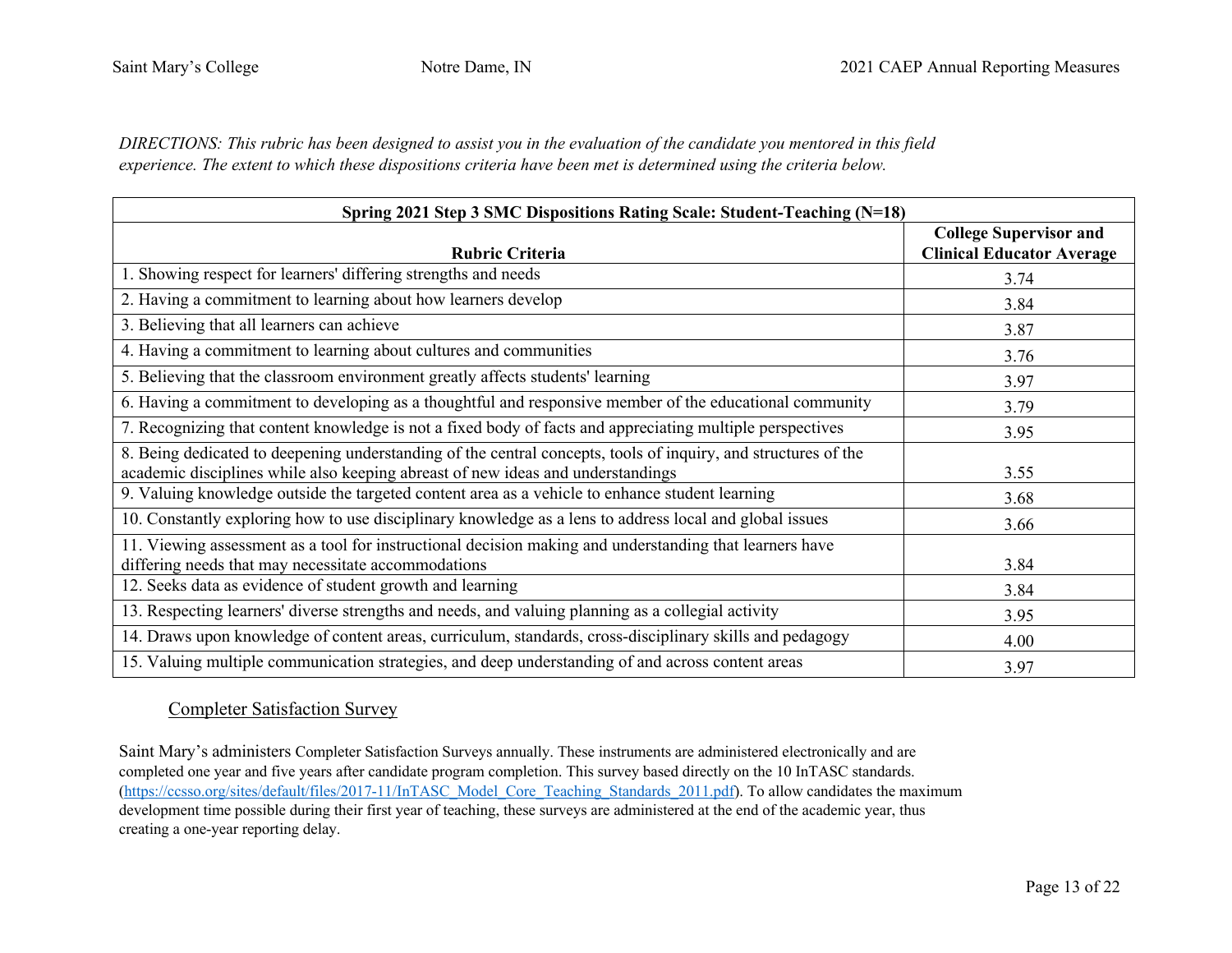InTASC Standards Grouping for Surveys:

*The Learner & Learning*  Standard 1: Learner development Standard 2: Learning differences Standard 3: Learning environments

*Content*  Standard 4: Content knowledge Standard 5: Application of content

*Instructional Practice*  Standard 6: Assessment Standard 7: Planning for instruction Standard 8: Instructional strategies

*Professional Responsibility*  Standard 9: Professional learning and ethical practice Standard 10: Leadership and collaboration

| Completer                                                                                                                                                                                                                                                                      | College Institutional Research administered surveys |                          |                      | <b>Elementary and Secondary Combined</b> |                                       |      |
|--------------------------------------------------------------------------------------------------------------------------------------------------------------------------------------------------------------------------------------------------------------------------------|-----------------------------------------------------|--------------------------|----------------------|------------------------------------------|---------------------------------------|------|
| satisfaction                                                                                                                                                                                                                                                                   | to one-year and five-year alumnae.                  |                          |                      |                                          |                                       |      |
| These standards are extensively aligned with multiple<br>sets of, including the InTASC and Indiana State<br>Standards. These results are based on a four-point<br>scale: Beginning (1), Developing (2), Proficient (3),<br>Outstanding (4). Data collected Spring 2021 on 2016 | Year                                                | Learner<br>&<br>Learning | Content<br>Knowledge | <b>Instructional</b><br>Practice         | Professional<br><b>Responsibility</b> |      |
|                                                                                                                                                                                                                                                                                | 2020                                                | 3.43                     | 3.25                 | 3.50                                     | 3.72                                  |      |
|                                                                                                                                                                                                                                                                                | 2019                                                | 3.34                     | 3.36                 | 3.07                                     | 3.36                                  |      |
|                                                                                                                                                                                                                                                                                | (5-year) and 2020 (1-year) completers               | 2018                     | 3.38                 | 3.46                                     | 3.34                                  | 3.50 |
|                                                                                                                                                                                                                                                                                |                                                     | 2017                     | 3.54                 | 3.48                                     | 3.44                                  | 3.57 |
|                                                                                                                                                                                                                                                                                |                                                     | 2016                     | 3.75                 | 3.67                                     | 3.67                                  | 3.95 |
|                                                                                                                                                                                                                                                                                |                                                     | 2015                     | 3.78                 | 3.75                                     | 3.68                                  | 3.82 |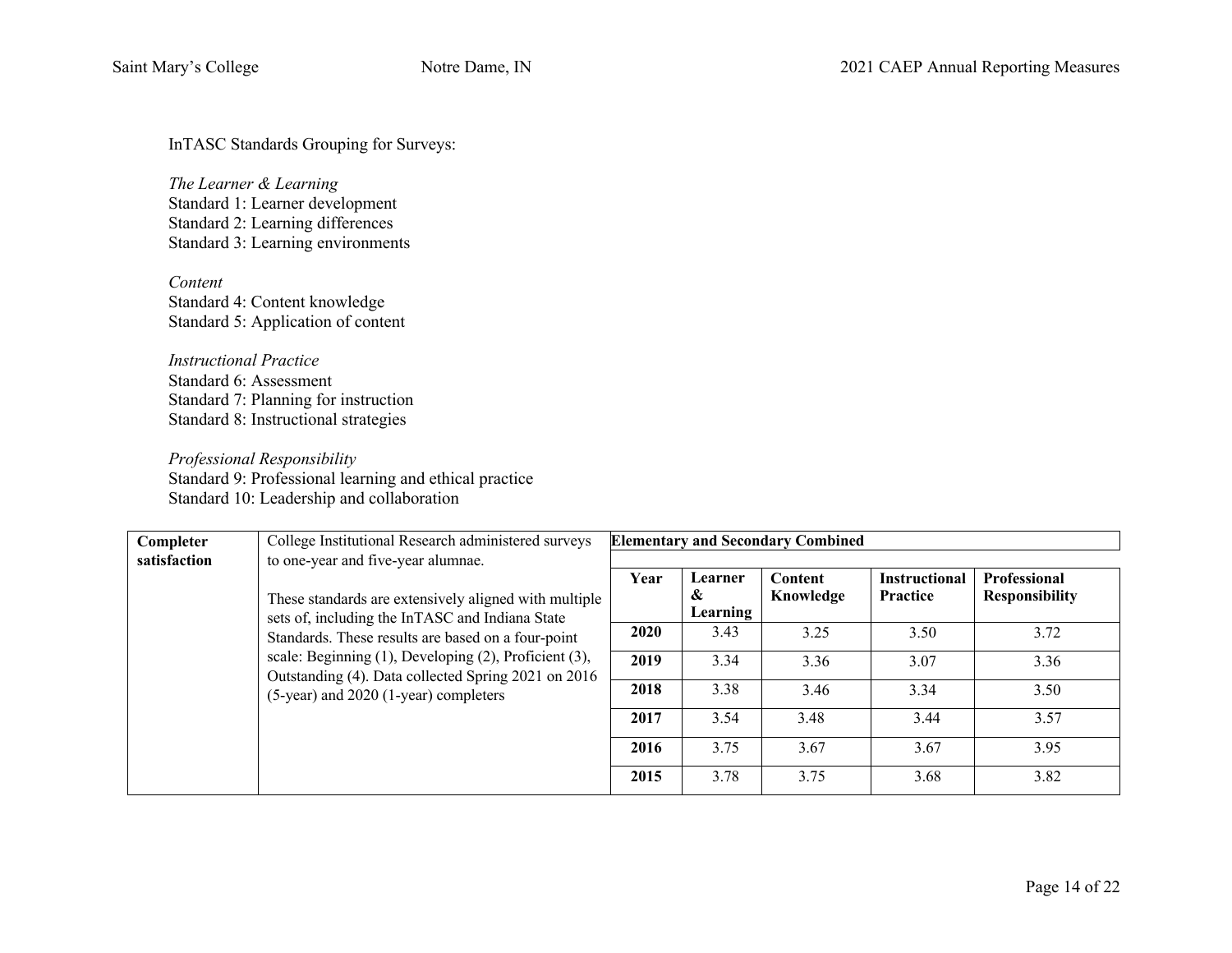# **IV. CAEP Accountability Measure 4: Ability of completers to be hired in education positions for which they have been prepared**

# Completer/Graduation Rate

| <b>Completer/Graduation Rate</b> | TITLE II AND STATE REPORTING<br>Attrition: Candidates leaving programs<br>before completion.<br>Retention: Underclasswoman | Rates as reported to TITLE II |                  |             |             |  |  |
|----------------------------------|----------------------------------------------------------------------------------------------------------------------------|-------------------------------|------------------|-------------|-------------|--|--|
| Completion: Graduates            | <b>YEAR</b>                                                                                                                | <b>Attrition</b>              | <b>Retention</b> | Completion  |             |  |  |
|                                  | 2020-2021<br>$(N=81)$                                                                                                      | $1.2\%$ (1)                   | $80\% (65)$      | $40\%$ (16) |             |  |  |
|                                  | 2019-2020<br>$(N=75)$                                                                                                      | $1.3\%$ (1)                   | $60\% (45)$      | $40\%$ (30) |             |  |  |
|                                  |                                                                                                                            | 2018-2019<br>$(N=56)$         | $0\%$ (0)        | $48\% (27)$ | $52\% (29)$ |  |  |

# Completer/Licensure Rate

| <b>Licensure Rate</b> | Teacher License Lookup for    |             | <b>Three Year Trends for Licenses</b> |                 |                |                                 |            |                     |
|-----------------------|-------------------------------|-------------|---------------------------------------|-----------------|----------------|---------------------------------|------------|---------------------|
|                       | Indiana                       |             |                                       |                 |                |                                 |            |                     |
|                       | https://license.doe.in.gov/ed | <b>YEAR</b> | Program                               |                 | N Indiana      | Other                           | Percentage | <b>Not Reported</b> |
|                       | ucator-license-lookup         | 2020-2021   | Elementary                            | 11              | 8              | IL:1<br>Applied                 | 75         |                     |
|                       |                               |             | Secondary/<br>$P-12$                  | $5\overline{)}$ | $\overline{4}$ |                                 |            |                     |
|                       |                               | 2019-2020   | Elementary                            | 23              | 13             | IL:1, $1$<br>Applied<br>IL: $1$ | 67         | 8                   |
|                       |                               |             | Secondary/<br>$P-12$                  | $\mathcal{I}$   | 6              | Applied                         |            |                     |
|                       |                               | 2018-2019   | Elementary                            | 17              | 15             | IL:1, MI $1$                    | 95         |                     |
|                       |                               |             | Secondary/<br>$P-12$                  | $12\,$          | 11             |                                 |            |                     |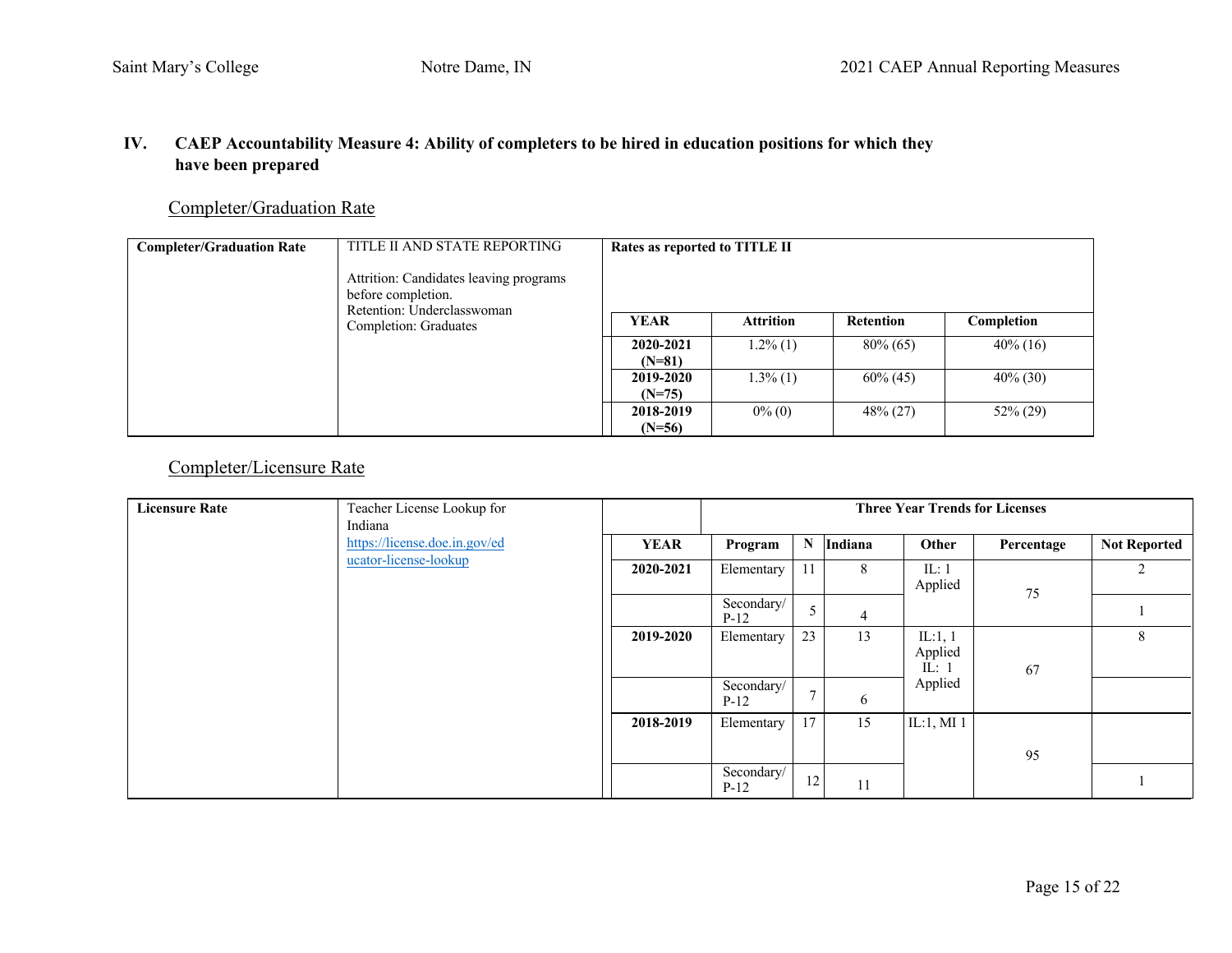### Alumnae Employment Survey

Saint Mary's administers surveys to its graduates seeking to better understand their employment outcomes related to their education. The survey is administered annually to graduates one-year following graduation and five-years following graduation. Employment percentages reflect those graduates who are employed as professional educators.

| 7. Employment Rate. | <b>One-Year Out.</b> As reported by<br>College Institutional Research<br>Office (Updated 2021): Graduates<br>2010-2019 | Education Employed Full Time: 81.4% (College 64.6%)<br>Enrolled or Completed Graduate School: 19.3% (College<br>$34.8\%$<br>Employed Full Time or Enrolled GS: 87.9% (College 86.6%) |
|---------------------|------------------------------------------------------------------------------------------------------------------------|--------------------------------------------------------------------------------------------------------------------------------------------------------------------------------------|
|                     | <b>Five-Years Out.</b> As reported by<br>College Institutional Research<br>Office: Graduates 2006-2015                 | Education Employed Full Time: 91.4% (College 84.6%)<br>Enrolled or Completed Graduate School: 50.7% (College<br>$50.3\%$<br>Employed Full Time or Enrolled GS: 96.7% (College 94.7%) |

#### Student Loan Default Rate for Saint Mary's College

| Detault<br>.<br>Aar<br>о.<br>ліян<br>rvav | ^)ffic、<br>5MC<br>∙man<br>- Repor<br>11.<br>∽нч | :2019<br>–<br>was<br>aetault rat<br>The.<br>e-vear<br>$\Omega$<br>ollege.<br>⊤thre∈<br>-loai<br>o as a<br><b>Tale</b> |
|-------------------------------------------|-------------------------------------------------|-----------------------------------------------------------------------------------------------------------------------|
|-------------------------------------------|-------------------------------------------------|-----------------------------------------------------------------------------------------------------------------------|

#### **Discussion**

The information presented in the tables above and in the discussion below is regularly shared, with feedback sought from, relevant stakeholders including teachers and administrators from local P-12 schools and districts, alumni, college administration, and Specialized Professional Associations.

#### Impact Measures:

The Indiana Supervisor Report for 2019-2020 (https://www.in.gov/doe/files/December-2021-ER-Report.xlsx, see *Institution* tab) data are provided by the Indiana Department of Education based on supervisor evaluation of teachers. All St. Mary's graduates observed were judged to be at minimum *Effective* , with the majority receiving ratings of *Highly Effective*.

Regarding employer (Saint Mary's Principal Survey) evaluations, Impact Measure 2, the previous year's measure of Professional Responsibility continued to be the highest rated area followed by Content Knowledge. Averages for both criteria for the class of 2020 were between 3 and 4, falling within the range between Meets Expectations (3) and Exceeds Expectations (4). Learner and Learning (2.80) and Instructional Practice (2.88) averages dipped below 3.0 for this group, a rare to non-existent occurrence for Saint Mary's candidates. That these candidates completed their student-teaching practicum, to the extent that practica were allowed to occur, during the onset of the COVID 19 pandemic, provides the likely rationale for the low, outlying numbers: Most, if not all, candidates were required to complete some sort of makeshift practicum that typically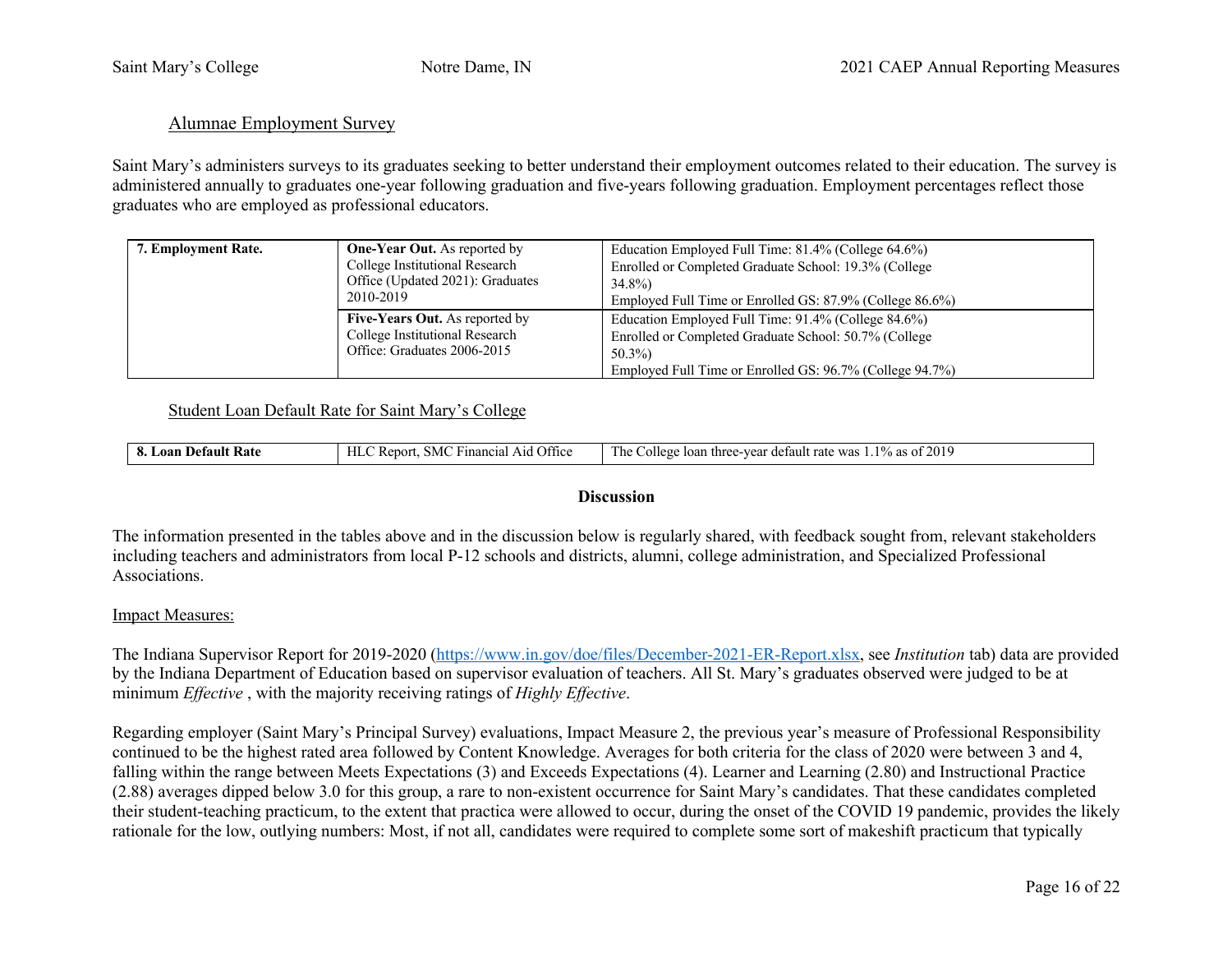involved online learning as a developing teacher. As such, teacher candidates were involved in online learning at the discretion of their clinical educators. Some candidates were allowed to be very involved during online instruction while others had very limited interactions. Candidates were often forced to focus on overly extensive learning about technology at the expense of developing teaching skills. This is corroborated by the fact that every average for the principal survey for the 2020 cohort was lower than all respective averages for the previous 5 cohorts. Data to test the assertion that these shortcomings were not due to programmatic deficiencies will be collected during spring 22 on completers from the class of 2021. Finally, of the two cohorts measured (2016 and 2020) higher averages were received by graduates five years after completing the program, indicating that graduates continue to grow in their professional competencies as they advance in their careers. Overall, data from the Saint Mary's Principal data are consistent with the Indiana Supervisor Report for 2019-2020 outcomes of all Saint Mary's graduates being rater *Effective* or *Highly Effective.*

We had a very robust response from our Partners in Education Council regarding our Lesson Evaluation Form revision. There were a number of excellent suggestions made about revision, with participants displaying a serious commitment to assignment and program rigor, as well as a sense of ownership in the process. A number of the participants were Clinical Educators who host our candidates for their student-teaching practica and/or Saint Mary's teacher education program alumnae. We anticipate that the form will be significantly improved and more effective when the revised edition is implemented.

### Outcome Measures:

Alumnae evaluations are largely consistent with the principal evaluations, with the only consistent pattern of variation found for the class of 2020. Context regarding that class is provided in the previous paragraph. Given the 2020 classes' practica experience, they may have different perceptions than principals regarding Learners and Learning, as well as Instructional Practice; graduates may perceive proficiency with technology as satisfying these requirements while principals may focus more on traditional learning and teaching. Overall, there is a positive trend toward being highly satisfied. Averages for all criteria were between 3 and 4, falling within the range between Proficient (3) and Outstanding (4).

With the exception of secondary social studies (history), data for licensure examinations have acceptable to high pass rates between 80% and 100%, with most averaging 100%. We have made additional resources available to those 2021 graduates continuing to seek licensure in secondary social studies, as well as current social studies majors as a proactive measure.

The student-teaching and dispositions rubrics are both administered at the conclusion of the student-teaching practicum. Both instruments are based on a four-point scale ranging from 1 (low) to 4 (high). All averages for both instruments were between 3 and 4, indicating that our candidates were meeting or exceeding teaching expectations for beginning educators, as well as conducting themselves in a manner consistent with professional educators. These results are consistent with completer satisfaction averages on surveys completed one and five years after graduation. On a four-point scale ranging from 1 (low) to 4 (high) completers had averages between 3 and 4 on measures of learner and Learning (3.43), Content Knowledge (3.25), Instructional Practice (3.50) and Professional Responsibility (3.72).

With regard to completer rates, we are generally satisfied with the rate of attrition and completion. The 1.2% attrition rate in 2020-2021, slightly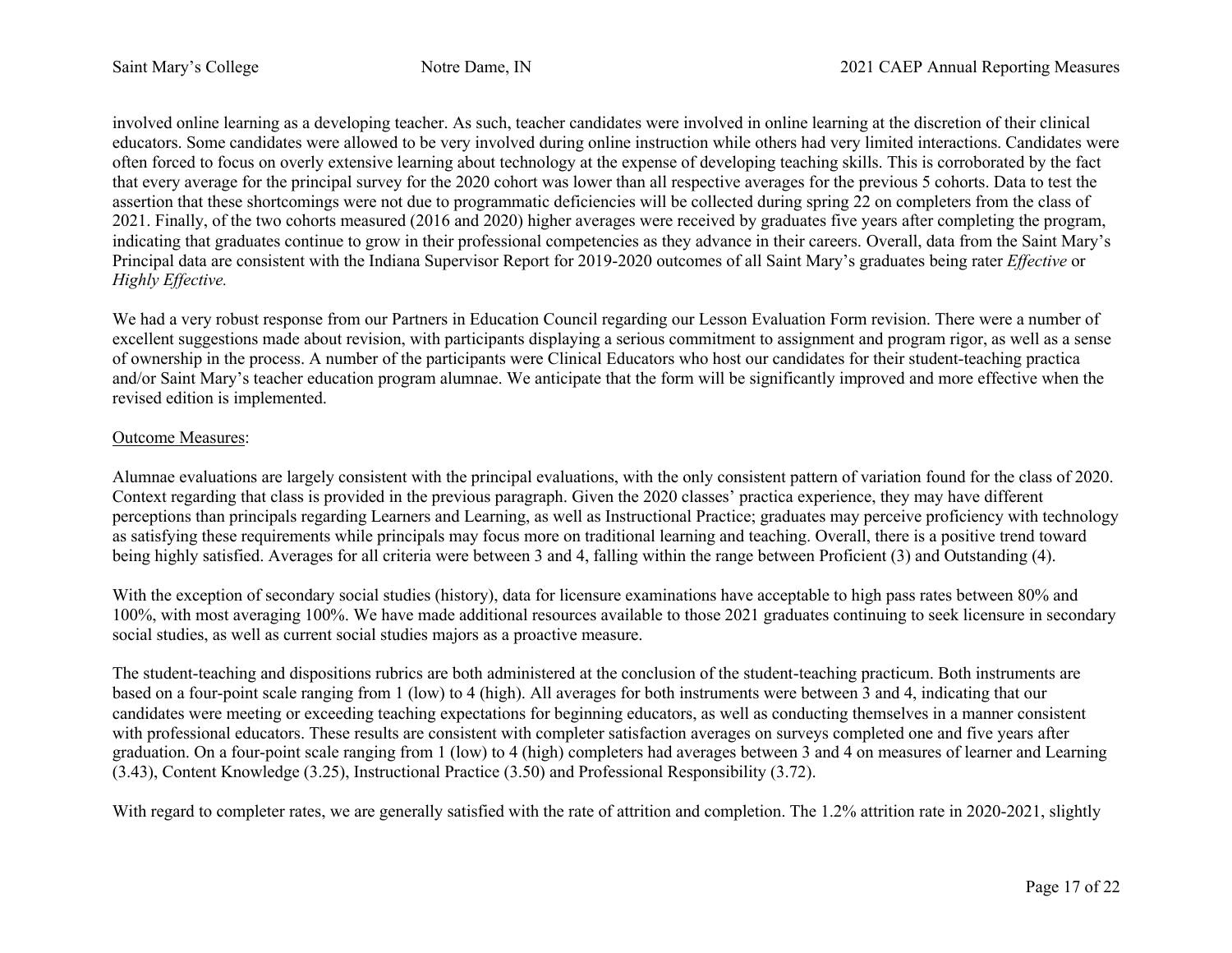lower than the prior years' 1.3%, indicates that attrition remains an exception rather than a rule. Almost all of our candidates complete the program in four years. It would be an exception should one not be able to do so.

In the area of state licensure, we have strongly emphasized the importance of getting the Indiana License even if the candidate does not intend to stay in Indiana. In most states, having obtained the Indiana license makes the process of obtaining licensure in those states easier. Licensure rates have increased for 2021 graduates (75%) compared to 2020 graduates (67%). While these numbers do raise some concern compared to the 2019 licensure rate (95%), many 2021 graduation candidates would have taken licensure examinations in the spring 2021 semester and after; some may still be in the process of completing licensure requirements which may have been obstructed by the COVID pandemic's impact on test taking opportunities.

Data on employment are current through 2021. The education full-time employment rate for the first year is 81.4%, higher than the college in general (64.6%); this trend continues at the five-year mark at 91.4% (general 84.6%). Completers employed full time or enrolled in graduate school increases from 87.9% to 96.7% from the one-year mark to the five-year mark. Employment and continuing education trends are positive for St. Mary's education graduates. Maintaining and continuing that status will remain a priority for the education department.

Given the SES demographics of the College, we have a very low loan default rate of 1.1% as of 2019 (institution wide, data are not available just for education).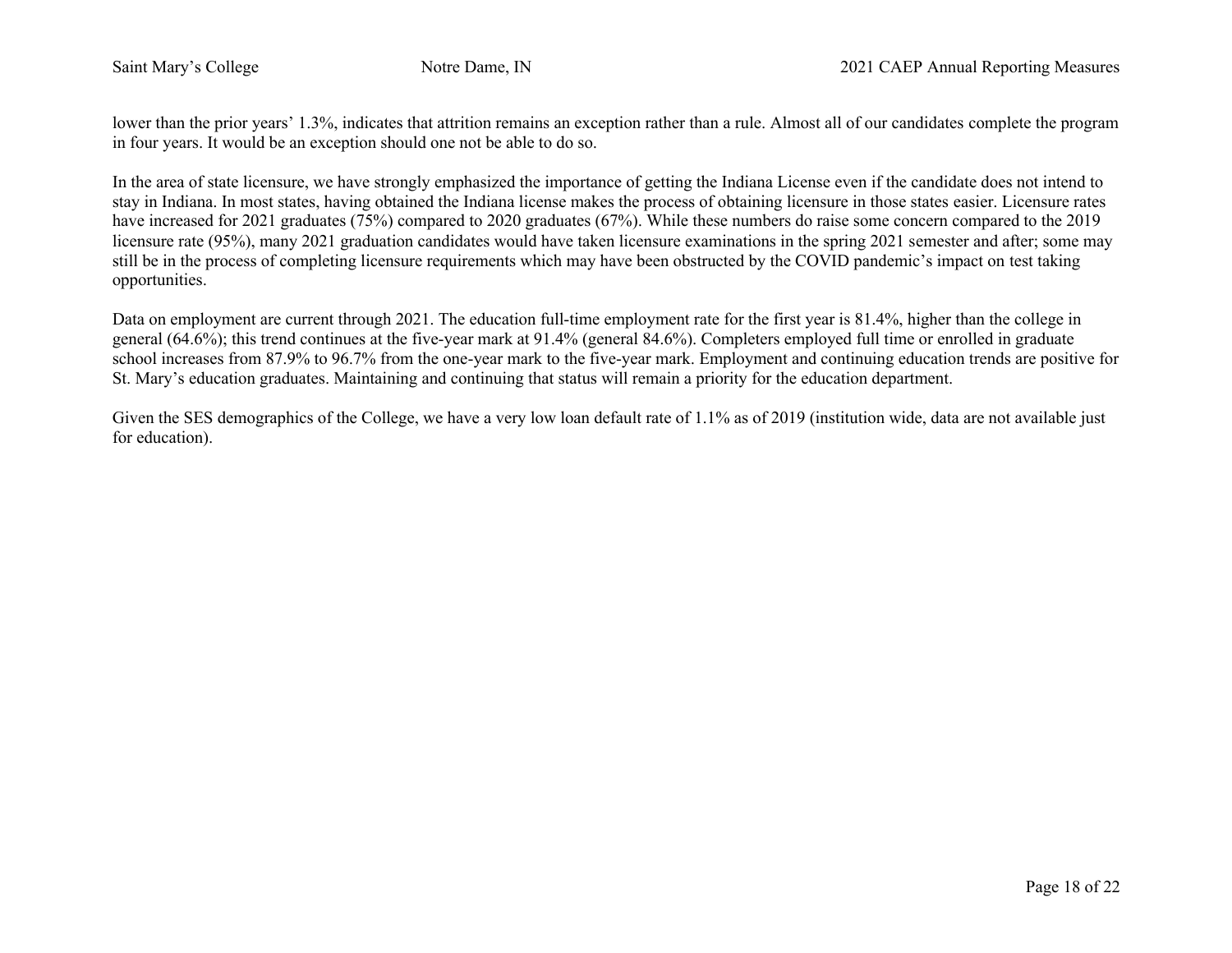# **Appendix A**

## **SMC EDU Measurement of Graduates' Impact on P-12 Learning**

Goal: Assess the impact of Saint Mary's College education graduates on P-12 learning in their current P-12 classrooms. Collect those data in a stratified manner so that the data reflect impact reflecting the following variables:

- K-6 and 5-12 levels
- Urban, Suburban and Rural settings
- Diversity in SES, racial, ethnic, and gender
- Public/Private settings

Purpose: to determine if Saint Mary's education department programming is effective in producing teachers capable of affecting positive change in student achievement in the current P-12 learning and teaching milieu.

Methodology: use of a pretest-posttest design to measure change (i.e., growth) in student achievement to measure the impact of instruction occurring between pretest and posttest.

Presumptions<sup>1</sup>:

- 1. Instruction and assessment would align to typical methodologies, procedures and curricula for the class being studied.
- 2. The class being studied would be relatively homogeneous in terms of age/grade level.
- 3. Assessments will be teacher-made to align with current instructional goals in place at the time of the study.
- 4. Instruction will be teacher-designed to align with current instructional goals in place at the time of the study.
- 5. Instructional objectives, goals, methods, materials and procedures will be documented for analysis.
- 6. Assessments will be objective (e.g., True/False, Multiple Choice, Fill-in the-Blank, Matching, etc.) or will use an assessment rubric for measures such as essays and other written/more subjective works.
- 7. Objective assessments will consist of a minimum of 5-10 items for grades K-6 and 10-15 items for grades 5-122. Rubrics will consist of a minimum of 5 criteria.
- 8. To allow for comparison and assess change, Assessment One and Assessment Two will follow the same format as outlined in item 5 and consist of the same number of questions/criteria.
- 9. At least half of the assessment questions will be above the knowledge level.
- 10. Achievement and changes (i.e., growth) will be measured and reported using percentages to allow for comparisons within and among groups, as well as aggregation.
- 11. The interval between Assessment One (pretest) and Assessment Two (posttest) will be a minimum of 24-48 hours.

<sup>1</sup> Modifications of presumptions, policies and/or procedures may be required when studying specific populations such as exceptional learners or speakers of English as a new language.

<sup>&</sup>lt;sup>2</sup> Number of questions may vary to accommodate younger learners, those with special needs, English language learners, or for questions that are multifaceted and have requirements such as "show your work".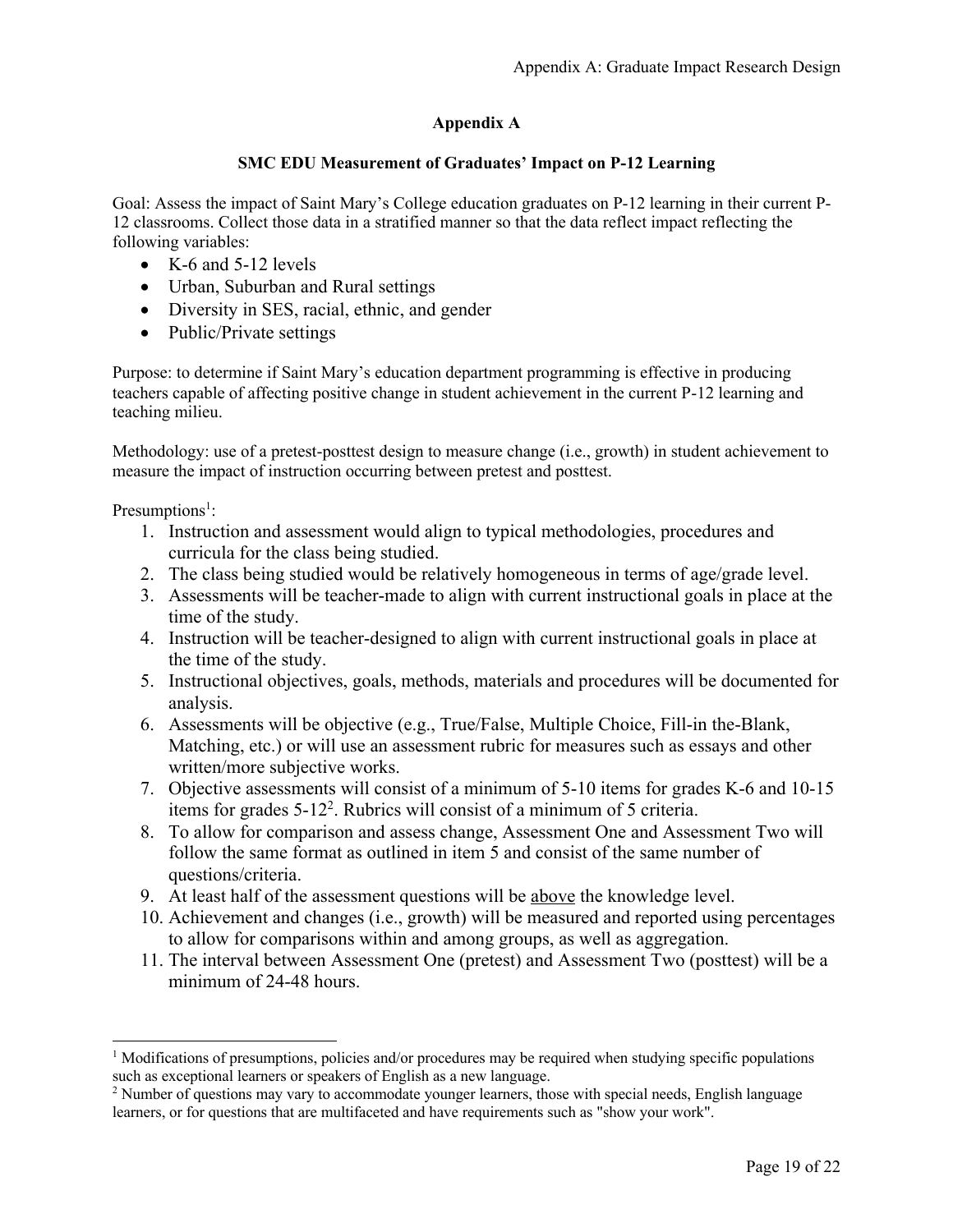- 12. Students **will not** be provided feedback (correct answers) on Assessment One prior to subsequent instruction/Assessment Two. Instruction will be documented using teacher notes, class handouts or other materials.
- 13. To assist with the evaluation of teacher-created assessments, EPP faculty will use the *Graduate Impact Study Rubric* (see below) and the results of its application to aid in interpreting the data collected.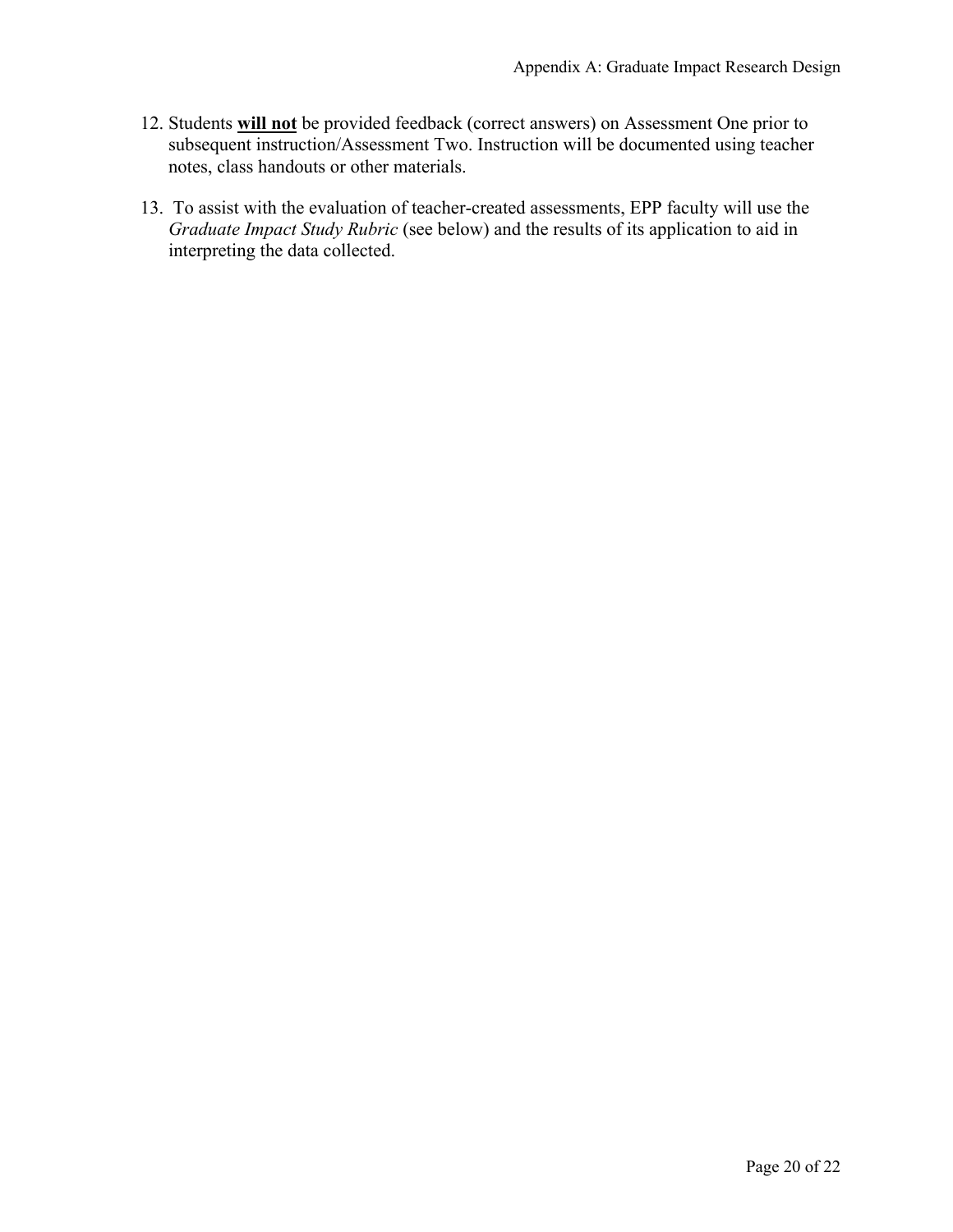| Graduate Impact Study Rubric (Completed by St. Mary's Education Faculty to Determine Research Quality) |                              |                          |                      |                              |        |  |  |  |
|--------------------------------------------------------------------------------------------------------|------------------------------|--------------------------|----------------------|------------------------------|--------|--|--|--|
|                                                                                                        | <b>Below Expectation (1)</b> | Developing (2)           | At Expectation (3)   | <b>Above Expectation (4)</b> | Score* |  |  |  |
| Assessment                                                                                             | Assessment items and         | Some Assessment items    | Assessment items     | All Assessment items         |        |  |  |  |
| items and                                                                                              | instructions lack clear      | and instructions are     | and instructions are | and instructions are         |        |  |  |  |
| instructions are                                                                                       | wording.                     | clearly worded.          | generally clearly    | clearly worded.              |        |  |  |  |
| clearly worded.                                                                                        |                              |                          | worded.              |                              |        |  |  |  |
| Assessments are                                                                                        | Assessments are clearly      | Some elements of the     | The assessments are  | The assessments are          |        |  |  |  |
| developmentally                                                                                        | not appropriate for          | assessments are grade    | generally grade      | clearly grade                |        |  |  |  |
| appropriate in                                                                                         | grade level.                 | appropriate, but it is   | appropriate in       | appropriate in               |        |  |  |  |
| organization and                                                                                       |                              | inconsistent.            | organization and     | organization, format         |        |  |  |  |
| format.                                                                                                |                              |                          | format.              | and presentation.            |        |  |  |  |
| Assessments are                                                                                        | Scoring does not follow      | Scoring is inconsistent  | Scoring is generally | Scoring is clearly           |        |  |  |  |
| scored according                                                                                       | the answer keys and/or       | and does not effectively | accurate and         | accurate and provides a      |        |  |  |  |
| to answer keys.                                                                                        | is inaccurate.               | relate to instruction.   | provides the basis   | clear basis for              |        |  |  |  |
|                                                                                                        |                              |                          | instruction.         | instruction.                 |        |  |  |  |
| Instruction                                                                                            | Lesson objectives do not     | Lesson objectives        | Lesson objectives    | Lesson objectives            |        |  |  |  |
|                                                                                                        | relate to                    | generally relate to      | relate to            | clearly relate to            |        |  |  |  |
|                                                                                                        | assessments/instructio       | assessments/instruction  | assessments/instruct | assessments/instructio       |        |  |  |  |
|                                                                                                        | n                            |                          | ion                  | $\mathbf n$                  |        |  |  |  |
| Change (student                                                                                        | No students                  | A minority of students   | A majority of        | Nearly all students          |        |  |  |  |
| growth)                                                                                                | demonstrated growth          | demonstrated growth      | students             | demonstrated growth          |        |  |  |  |
|                                                                                                        |                              |                          | demonstrated         |                              |        |  |  |  |
|                                                                                                        |                              |                          | growth               |                              |        |  |  |  |
|                                                                                                        |                              |                          |                      |                              |        |  |  |  |
|                                                                                                        |                              |                          |                      |                              |        |  |  |  |
|                                                                                                        |                              |                          |                      |                              |        |  |  |  |
| Question Level                                                                                         | All questions are at the     | Some questions above     | 50% of questions are | The majority of              |        |  |  |  |
| (for tests)                                                                                            | knowledge level              | the knowledge level      | above the knowledge  | questions are above the      |        |  |  |  |
|                                                                                                        |                              |                          | level                | knowledge level              |        |  |  |  |
|                                                                                                        |                              | <b>OR</b>                |                      |                              |        |  |  |  |